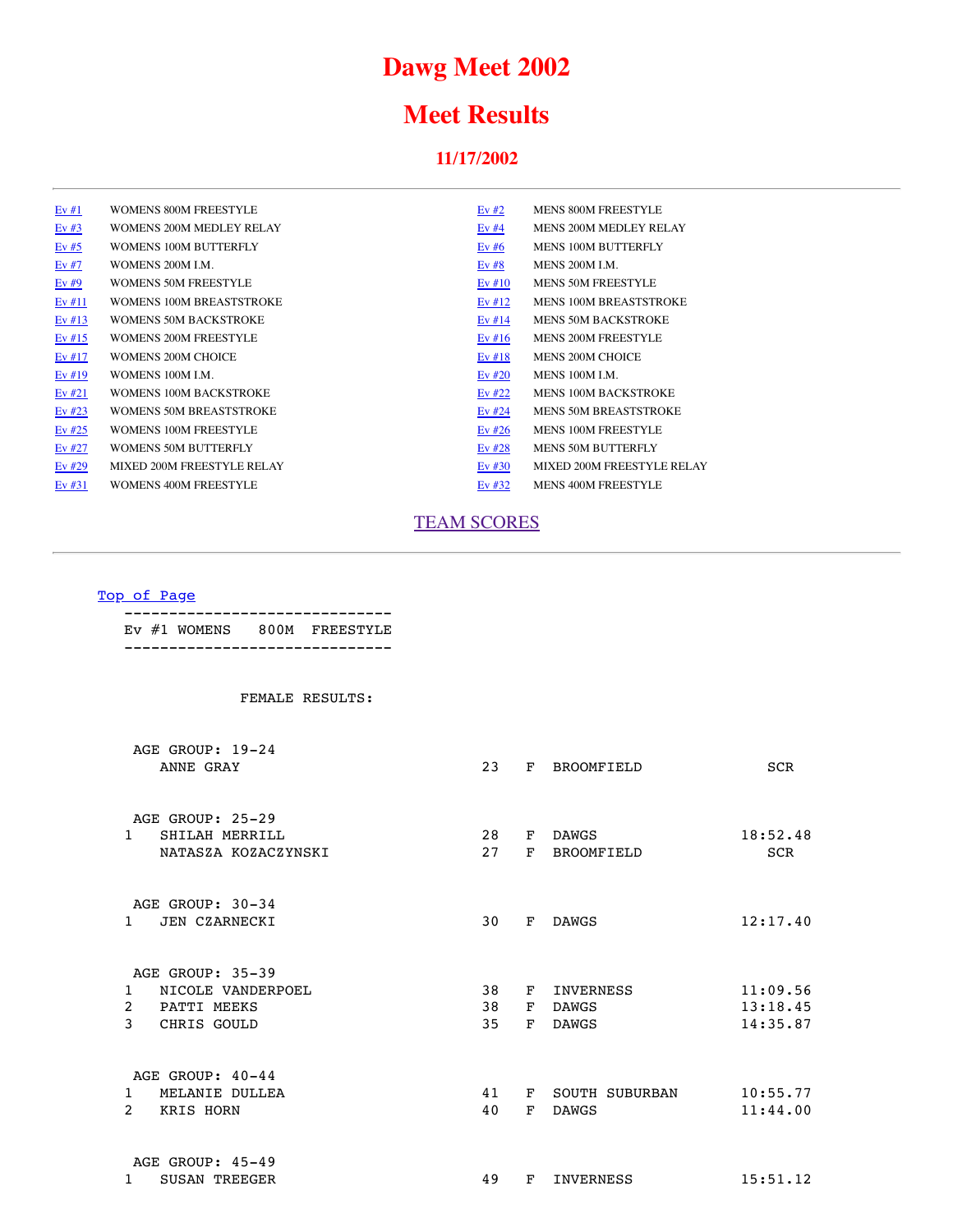| AGE GROUP: 50-54                   |      |   |                   |          |
|------------------------------------|------|---|-------------------|----------|
| 1 LYDIA YOUNG                      |      |   | 54 F DAWGS        | 14:23.54 |
| JANICE LEWIS                       |      |   | 51 F DAWGS        | SCR      |
|                                    |      |   |                   |          |
| AGE GROUP: 60-64                   |      |   |                   |          |
| 1 LOUISE WISE                      | 60 — |   | F DAWGS           | 14:48.53 |
|                                    |      |   |                   |          |
| AGE GROUP: 65-69                   |      |   |                   |          |
| 1 DONI BERRY                       |      |   | 65 F DAWGS        | 17:04.96 |
|                                    |      |   |                   |          |
| Top of Page                        |      |   |                   |          |
| EV #2 MENS 800M FREESTYLE          |      |   |                   |          |
|                                    |      |   |                   |          |
| MALE RESULTS:                      |      |   |                   |          |
| AGE GROUP: 25-29                   |      |   |                   |          |
| 1 ANDREW ADAMOWSKI                 |      |   | 28 M DAWGS        | 12:29.62 |
| 2 GREG KRAUSE                      |      |   | 25 M DAWGS        | 12:52.78 |
|                                    |      |   |                   |          |
| AGE GROUP: 30-34                   |      |   |                   |          |
| 1 BILL JIRSA                       | 32   |   | M DAWGS           | 10:43.22 |
| 2 JEFF JEWELL                      | 33   |   | M DAWGS           | 11:03.54 |
| AGE GROUP: 35-39                   |      |   |                   |          |
| 1 MATT BOYD                        | 39   |   | M DAWGS           | 10:14.07 |
| 2 DAN ARNOLD                       |      |   | 38 M CSST         | 12:28.44 |
|                                    |      |   |                   |          |
| AGE GROUP: 40-44                   |      |   |                   |          |
| 1 JIM MURPHY                       | 41   |   | M DAWGS           | 13:45.53 |
|                                    |      |   |                   |          |
| AGE GROUP: 45-49                   |      |   |                   |          |
| CHRIS NOLTE<br>1                   | 45   | М | INVERNESS         | 10:15.00 |
| $\overline{a}$<br>BILL CHRISTIE    | 45   | М | DAWGS             | 11:36.79 |
| 3<br>RUSSELL HOFFMAN               | 49   |   | M PIKES PEAK YMCA | 13:43.44 |
| AGE GROUP: 55-59                   |      |   |                   |          |
| <b>BILL BURSON</b><br>$\mathbf{1}$ | 57   |   | M SOUTH SUBURBAN  | 11:23.50 |
| AGE GROUP: 60-64                   |      |   |                   |          |
| MICHAEL CHESSNOE<br>1              | 61   |   | M DU              | 13:19.62 |
| $\mathbf{2}$<br>MARK MALONE        | 64   |   | M DAWGS           | 14:40.79 |
|                                    |      |   |                   |          |

 --------------------------------- Ev #3 WOMENS 200M MEDLEY RELAY ---------------------------------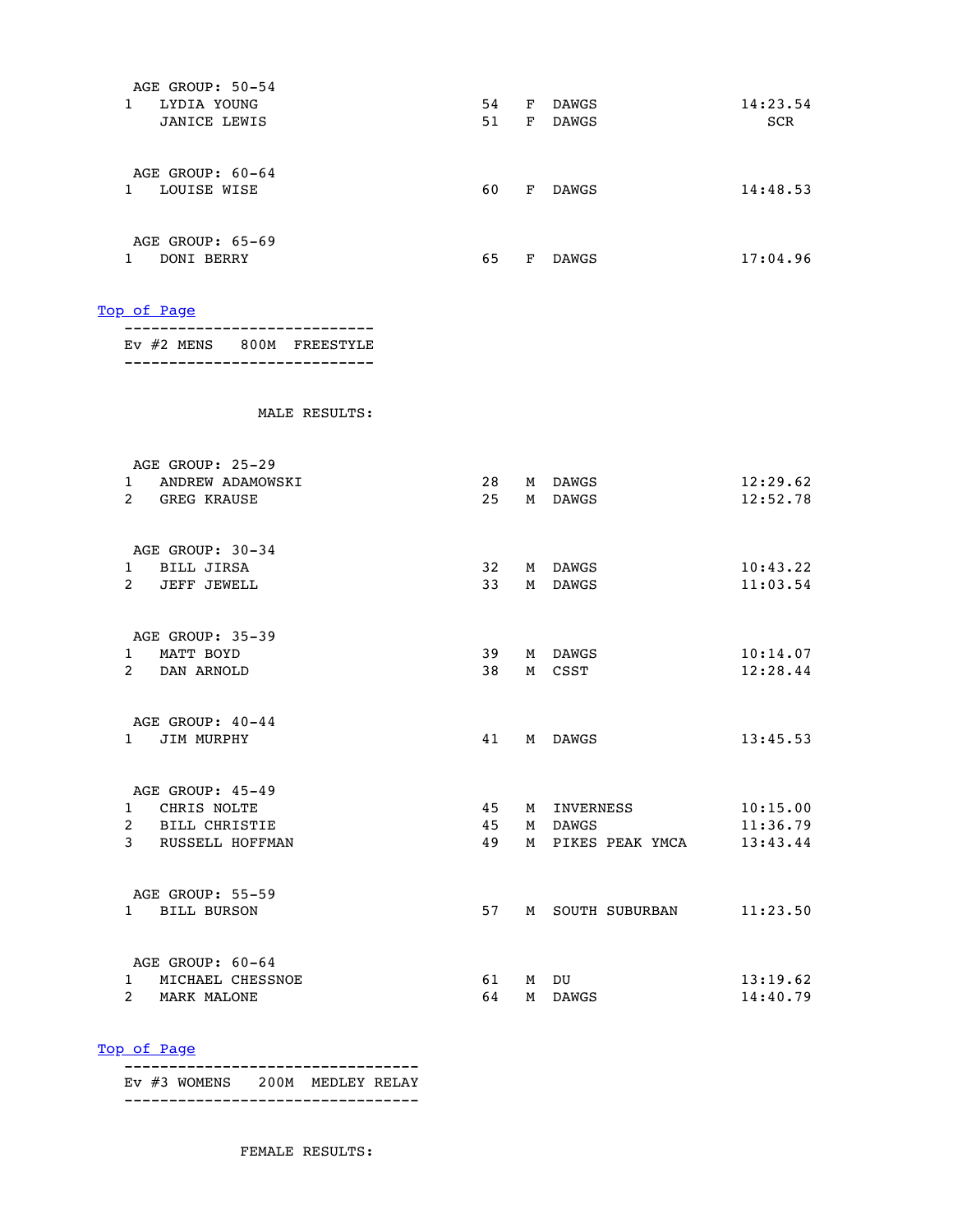| AGE GROUP: 80-99<br>1 GREELEY GUPPIES       | $\mathbf{A}$  | 90       | F GREELEY        | 2:22.27            |
|---------------------------------------------|---------------|----------|------------------|--------------------|
| AGE GROUP: 100-119                          |               |          |                  |                    |
| 1 THORNTON                                  | A             |          | 116 F THORNTON   | 2:41.64            |
| AGE GROUP: 120-159                          |               |          |                  |                    |
| 1 DAWGS                                     | B             |          | 140 F DAWGS      | 2:15.22            |
| 2 INVERNESS                                 | $\mathbf{A}$  |          | 125 F INVERNESS  | 2:26.93            |
| 3 DAWGS                                     | $\mathbf{A}$  |          | 146 F DAWGS      | 2:34.09            |
| 4 WHEATRIDGE                                | $\mathbf{A}$  |          | 131 F WHEATRIDGE | 2:38.06            |
| AGE GROUP: 240-279                          |               |          |                  |                    |
| 1 DAWGS                                     | C             |          | 250 F DAWGS      | 2:51.07            |
| Top of Page<br>EV #4 MENS 200M MEDLEY RELAY |               |          |                  |                    |
|                                             |               |          |                  |                    |
|                                             | MALE RESULTS: |          |                  |                    |
| AGE GROUP: 100-119                          |               |          |                  |                    |
| 1 CU                                        | A             | 100 M CU |                  | 2:07.61            |
| AGE GROUP: 120-159                          |               |          |                  |                    |
| 1 WHEATRIDGE                                | A             |          | 155 M WHEATRIDGE |                    |
| 2 DAWGS                                     | $\mathbf{A}$  |          | 141 M DAWGS      | 2:13.26<br>2:19.69 |
| AGE GROUP: 160-199                          |               |          |                  |                    |
| 1 DAWG                                      | в             |          | 172 M DAWGS      |                    |
|                                             |               |          |                  |                    |
| AGE GROUP: 200-239<br>$\mathbf{1}$<br>DAWGS | С             | 217      | M DAWGS          | 2:10.78<br>2:43.77 |

 ------------------------------ Ev #5 WOMENS 100M BUTTERFLY ------------------------------

| AGE GROUP: 19-24  |    |   |               |          |
|-------------------|----|---|---------------|----------|
| ANNE CRUICKSHANKS | 22 | F | GREELEY       | 1:10.05# |
| SARA FLEMING      | 23 | F | WHEATRIDGE    | 1:27.78  |
|                   |    |   |               |          |
| AGE GROUP: 35-39  |    |   |               |          |
| KATHRYN POTTER    | 37 | F | DAWGS         | 1:11.77  |
| C.C. PLUMMER      | 37 | F | <b>JEFFCO</b> | 1:24.90  |
|                   |    |   |               |          |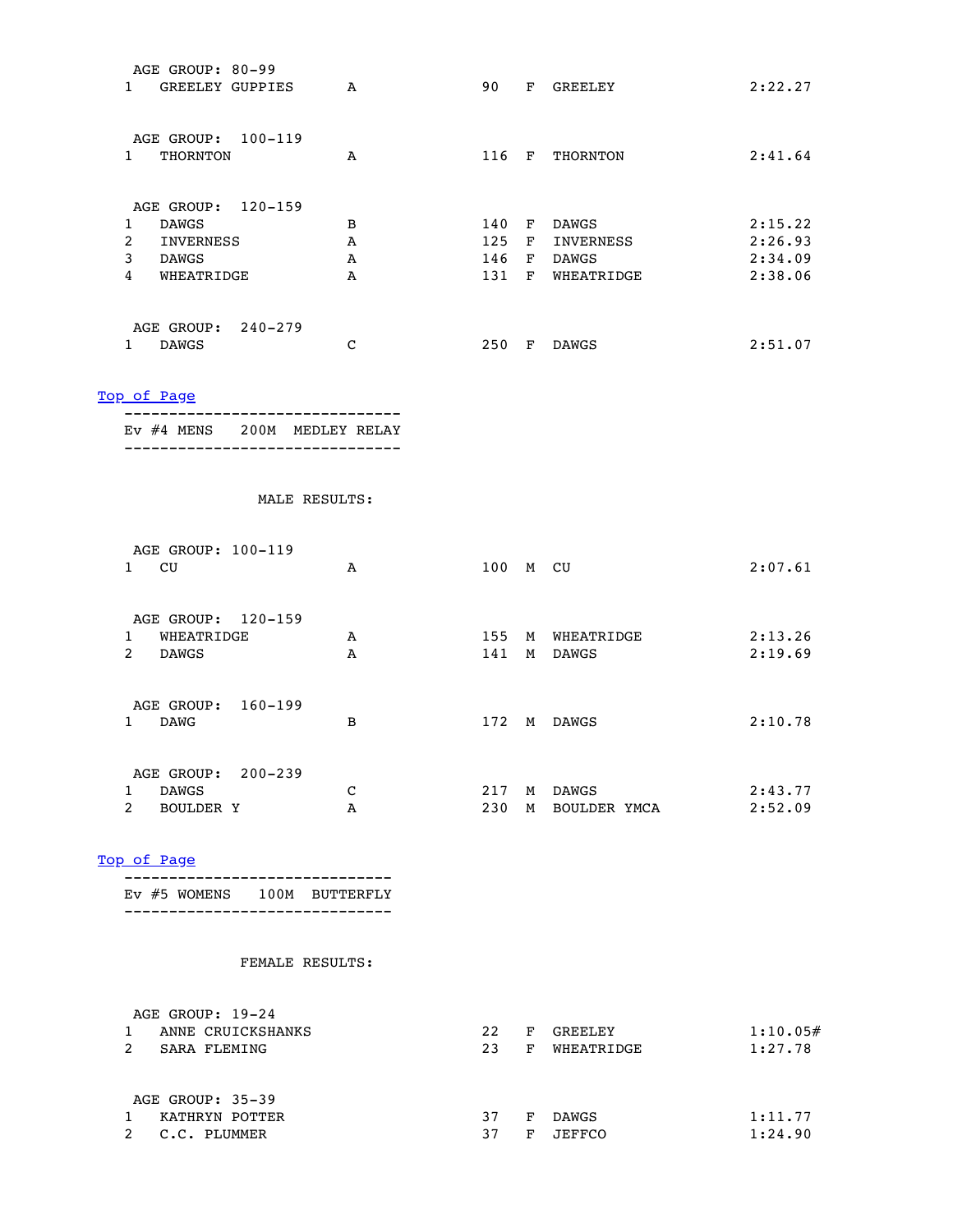| AGE GROUP: 40-44                                                        |    |                      |         |
|-------------------------------------------------------------------------|----|----------------------|---------|
| 1 KRIS HORN                                                             | 40 | F DAWGS              | 1:20.86 |
| 2 MELANIE DULLEA                                                        |    | 41 F SOUTH SUBURBAN  | 1:22.94 |
| 3 CINDY HAWKINSON                                                       |    | 41 F INVERNESS       | 1:48.28 |
| AGE GROUP: 45-49                                                        |    |                      |         |
| 1 REBECCA PYLE                                                          |    | 46 F SOUTH SUBURBAN  | 1:25.91 |
| AGE GROUP: 70-74                                                        |    |                      |         |
| RUTH HERTZBERG                                                          |    | 70 F SUMMIT          | SCR     |
| Top of Page                                                             |    |                      |         |
| ---------<br>EV #6 MENS 100M BUTTERFLY<br>----------------------------- |    |                      |         |
| MALE RESULTS:                                                           |    |                      |         |
| AGE GROUP: 25-29                                                        |    |                      |         |
| 1 TOM CUSTER                                                            |    | 27 M CU              | 1:10.18 |
| AGE GROUP: 30-34                                                        |    |                      |         |
| 1 ROB NASSER                                                            |    | 33 M HIGHLANDS RANCH | 1:02.79 |
| 2 TOM GLASS                                                             | 31 | M VORTEX             | 1:08.06 |
| AGE GROUP: 35-39                                                        |    |                      |         |
| 1 JEFF ALLEMAN                                                          |    | 38 M DAWGS           | 1:13.45 |
| AGE GROUP: 45-49                                                        |    |                      |         |
| 1 RICHARD HESS                                                          | 47 | M GREELEY            | 1:04.25 |
| 2 JOHN HUGHES                                                           | 49 | M HIGHLANDS RANCH    | 1:07.33 |
| 3 BOB DITOLLA                                                           | 48 | M HIGHLANDS RANCH    | 1:09.45 |
| 4 TOM MCELHINNEY                                                        | 49 | M GREELEY            | 1:31.33 |
| AGE GROUP: 55-59                                                        |    |                      |         |
| 1 STEVE MCDANAL                                                         |    | 59 M JEFFCO          | 1:59.81 |

 -------------------------------------- Ev #7 WOMENS 200M INDIVIDUAL MEDLEY --------------------------------------

| AGE GROUP: 19-24                  |    |   |          |         |
|-----------------------------------|----|---|----------|---------|
| ANNE CRUICKSHANKS                 | 22 | F | GREELEY  | 2:42.49 |
| MARIE SUNIE                       | 24 | F | THORNTON | 2:49.22 |
| AGE GROUP: 25-29<br>TIFFANY KOCHI | 27 | F | THORNTON | 3:55.41 |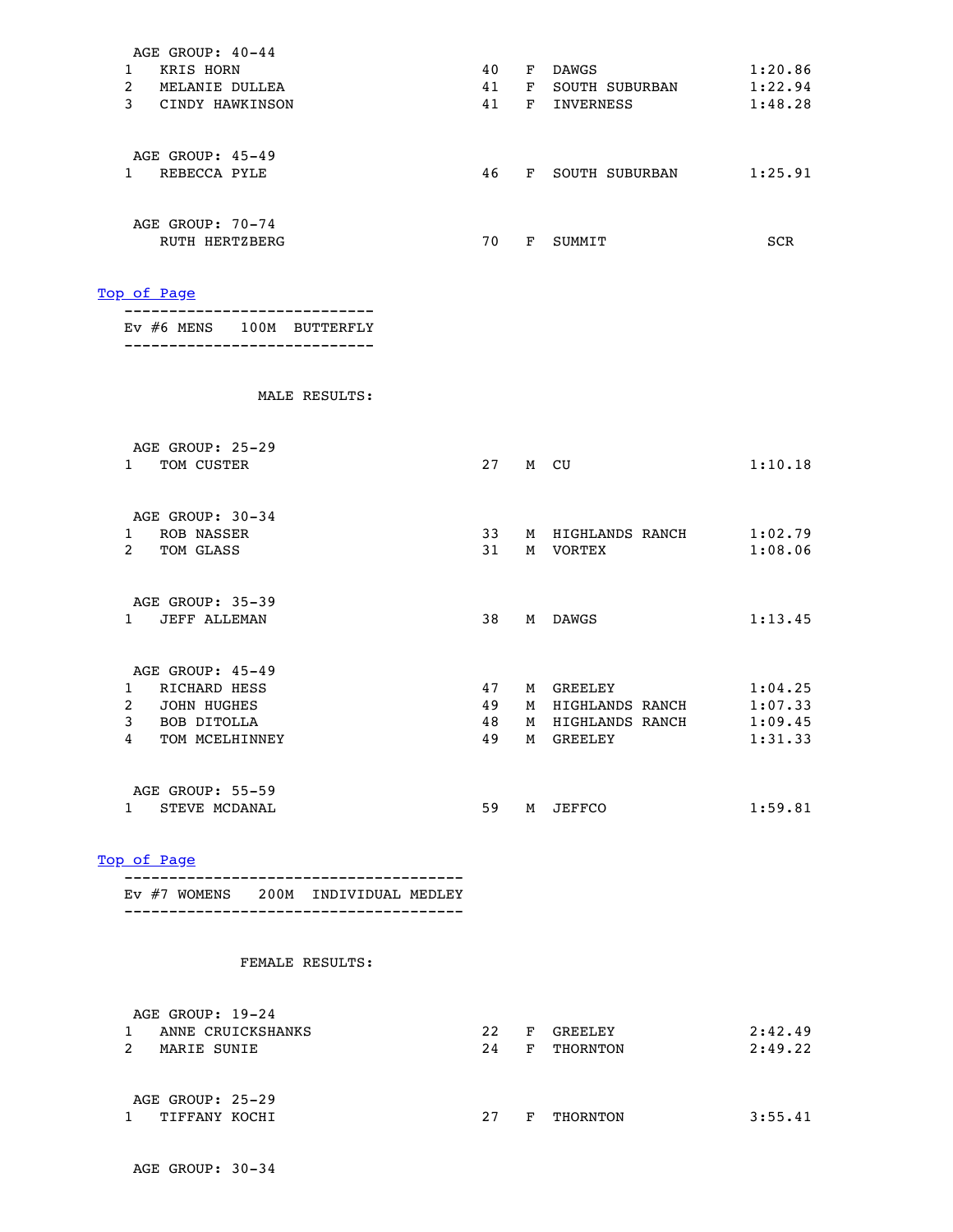| 1 KELLY SEAVALL                                                                                                  |  | 33 F INVERNESS            | 2:39.76 |
|------------------------------------------------------------------------------------------------------------------|--|---------------------------|---------|
| AGE GROUP: 35-39                                                                                                 |  |                           |         |
| 1 HOLLY JENKINS                                                                                                  |  | 35 F THORNTON             | 2:58.60 |
| 2 ALICE RADIC                                                                                                    |  | 38 F DAWGS                | 3:03.41 |
| AGE GROUP: 40-44                                                                                                 |  |                           |         |
| 1 SUSAN NOLTE                                                                                                    |  | 41 F INVERNESS            | 3:17.84 |
| AGE GROUP: 50-54                                                                                                 |  |                           |         |
| 1 LYDIA YOUNG                                                                                                    |  | 54 F DAWGS                | 3:36.73 |
| AGE GROUP: 60-64                                                                                                 |  |                           |         |
| 1 KAREN ZENTGRAF                                                                                                 |  | 60 F BOULDER YMCA 4:11.49 |         |
| Top of Page                                                                                                      |  |                           |         |
| ---------------------------------<br>EV #8 MENS 200M INDIVIDUAL MEDLEY<br>______________________________________ |  |                           |         |
|                                                                                                                  |  |                           |         |
| MALE RESULTS:                                                                                                    |  |                           |         |
| AGE GROUP: 19-24                                                                                                 |  |                           |         |
| 1 BILLY FLORES                                                                                                   |  | 21 M CU                   | 2:26.92 |
| AGE GROUP: 30-34                                                                                                 |  |                           |         |
| 1 ROB NASSER                                                                                                     |  | 33 M HIGHLANDS RANCH      | 2:26.70 |
| AGE GROUP: 35-39                                                                                                 |  |                           |         |
| 1 JOE SHEEHAN                                                                                                    |  | 39 M DAWGS                | 2:46.61 |
| 2 KEN TOONE                                                                                                      |  | 39 M WHEATRIDGE           | 2:53.71 |
| Top of Page                                                                                                      |  |                           |         |
| EV #9 WOMENS 50M FREESTYLE<br>______________________________                                                     |  |                           |         |
| FEMALE RESULTS:                                                                                                  |  |                           |         |
|                                                                                                                  |  |                           |         |
| AGE GROUP: 19-24<br>1 LINDSEY LANHAM                                                                             |  | 24 F GREELEY              | : 30.93 |
| 2 CAROLYN BRUG                                                                                                   |  | 21 F GREELEY              | : 31.36 |
| 3 AMBER RAE                                                                                                      |  | 21 F WHEATRIDGE           | :35.89  |
| AGE GROUP: 25-29                                                                                                 |  |                           |         |
| 1 VICTORIA SPRENGER                                                                                              |  | 28 F MICHIGAN             | : 33.34 |
| $20E$ CDOUD, $20.24$                                                                                             |  |                           |         |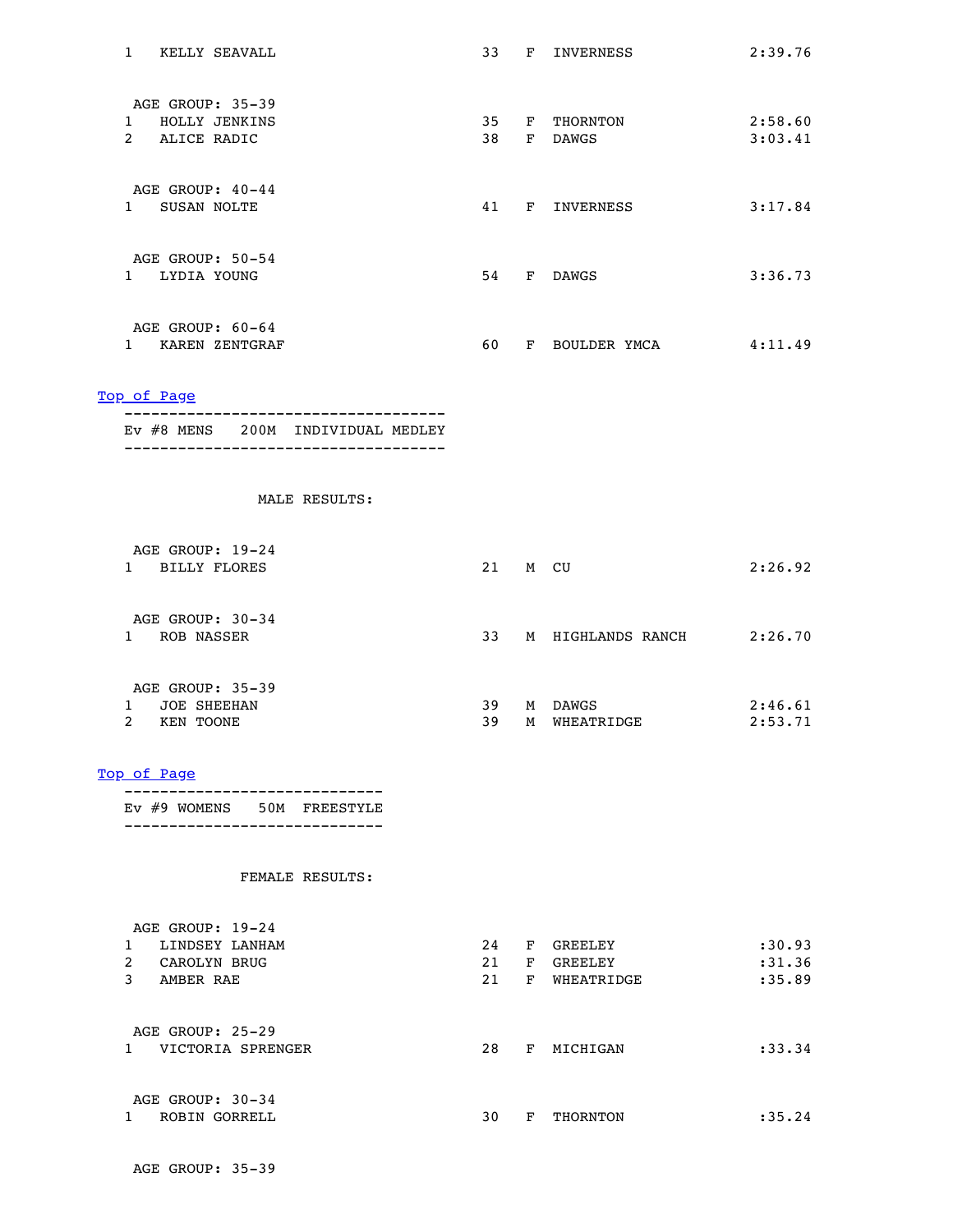| COLLETTE SAPPEY<br>1               | 37<br>F<br><b>DAWGS</b>          | : 27.15# |
|------------------------------------|----------------------------------|----------|
| $\overline{2}$<br><b>JULIE LEE</b> | 37<br><b>DAWGS</b><br>F          | : 29.49  |
|                                    |                                  |          |
| AGE GROUP: 40-44                   |                                  |          |
| KATHY GARNIER<br>$\mathbf{1}$      | 42<br>INVERNESS<br>F.            | : 29.35  |
|                                    |                                  |          |
| AGE GROUP: 45-49                   |                                  |          |
| CATHERINE CONWAY<br>1.             | 48<br>WHEATRIDGE<br>F            | : 33.93  |
| 2<br>REBECCA PYLE                  | 46<br><b>SOUTH SUBURBAN</b><br>F | : 34.61  |
| 3<br>DEBORAH SLAVEC                | 49<br><b>SOUTH SUBURBAN</b><br>F | :34.95   |
| <b>JUDITH HAYNES</b><br>4          | 49<br>UNATT<br>F                 | :35.82   |
| 5<br>ANN TRUE                      | 47<br>F<br>THORNTON              | : 43.76  |
| 6<br>MARIANNE O'CARROLL            | 49<br>UNATT<br>F                 | : 48.23  |
|                                    |                                  |          |
| AGE GROUP: 60-64                   |                                  |          |
| MARY CLAPP<br>$\mathbf{1}$         | 64<br>F<br>AURORA                | 1:00.75  |
|                                    |                                  |          |
| AGE GROUP: 75-79                   |                                  |          |
| FRANCIS HOLMES                     | 75<br><b>JEFFCO</b><br>F         | 1:07.59  |
|                                    |                                  |          |

|  |  | EV #10 MENS 50M FREESTYLE |
|--|--|---------------------------|
|  |  |                           |

|                | AGE GROUP: 19-24<br>1 PETER BUCKLEY                        | 24       |   | M WHEATRIDGE               | : 26.76           |
|----------------|------------------------------------------------------------|----------|---|----------------------------|-------------------|
|                | AGE GROUP: 25-29<br>TOM CUSTER<br>$1 \quad \Box$           | 27       |   | M CU                       | :28.76            |
|                | AGE GROUP: 30-34                                           |          |   |                            |                   |
|                | TOM GLASS<br>$\mathbf{1}$                                  | 31       |   | M VORTEX                   | : 26.27           |
|                | 2 BILL JIRSA                                               | 32       |   | M DAWGS                    | : 26.39           |
|                | ANTHONY ZARAGOZA                                           | 31       |   | M WHEATRIDGE               | SCR               |
|                | AGE GROUP: 35-39<br>JURI BLUM<br>$1 \quad$<br>2 DAN ARNOLD | 35<br>38 |   | M SOUTH SUBURBAN<br>M CSST | : 29.76<br>:31.28 |
|                | AGE GROUP: 40-44<br>JIM MURPHY<br>$1 \quad \blacksquare$   | 41       |   | M DAWGS                    | :30.77            |
|                | AGE GROUP: 45-49<br>1 RICHARD HESS                         | 47       |   | M GREELEY                  | : 26.63           |
| $\overline{2}$ | CHRIS NOLTE                                                | 45       |   | M INVERNESS                | :28.14            |
| 3              | TOM MCELHINNEY                                             | 49       |   | M GREELEY                  | :31.53            |
| $\overline{4}$ | <b>ROY CALDWELL</b>                                        | 49       | M | JEFFCO                     | :35.06            |
| $\mathbf{1}$   | AGE GROUP: 50-54<br><b>STEVEN SILVER</b>                   | 53       |   | M AURORA                   | : 29.63           |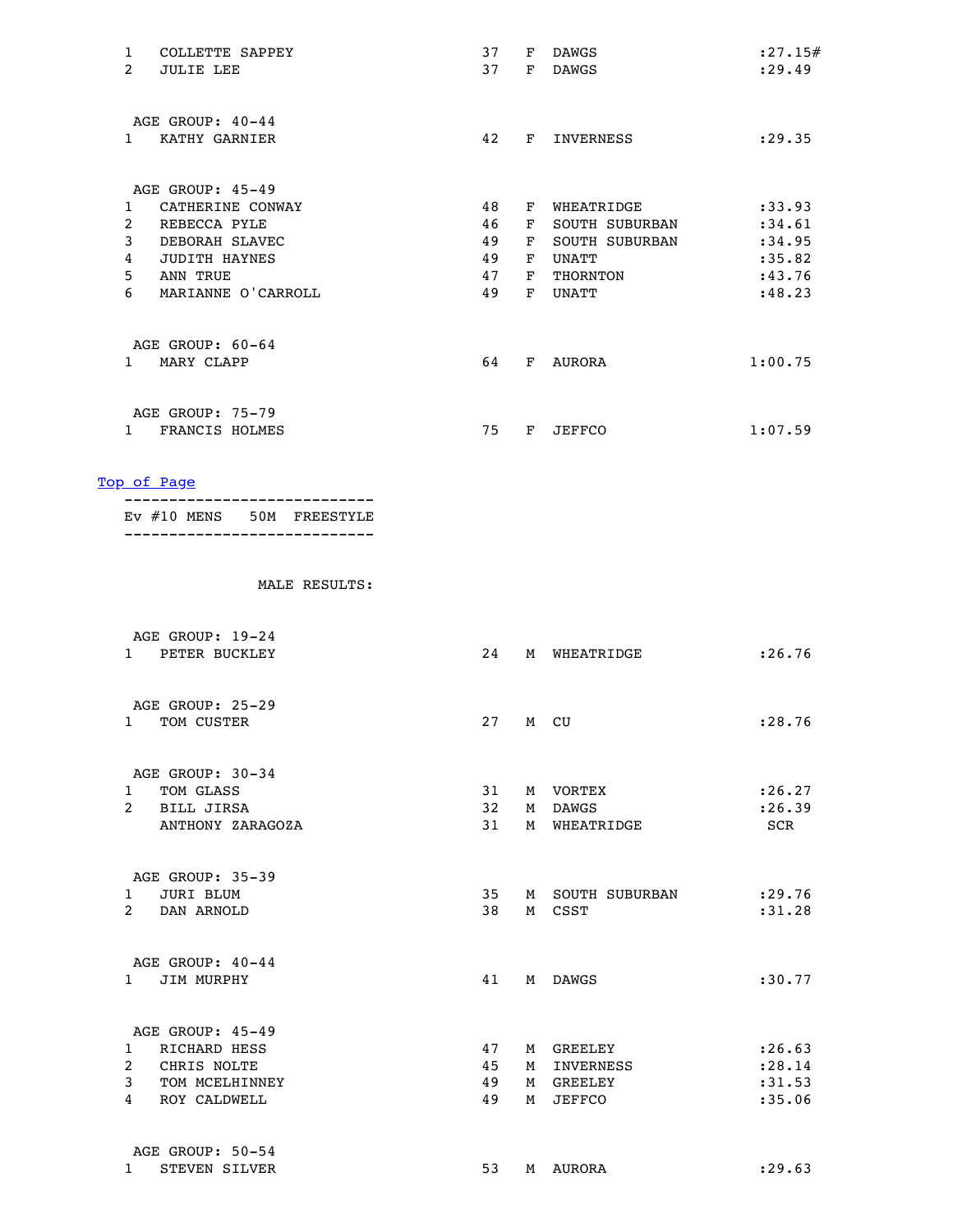| AGE GROUP: 55-59        |    |   |              |         |
|-------------------------|----|---|--------------|---------|
| ARNIE DOWD              | 57 | М | <b>DAWGS</b> | : 30.14 |
| 2<br>KENT CARNEY        | 55 | М | EVERGREEN    | :31.83  |
|                         |    |   |              |         |
| AGE GROUP: 60-64        |    |   |              |         |
| WILLIAM KING            | 63 | M | <b>DAWGS</b> | : 35.24 |
| 2<br><b>MARK MALONE</b> | 64 | м | <b>DAWGS</b> | :40.28  |
|                         |    |   |              |         |
| AGE GROUP: 65-69        |    |   |              |         |
| HENRY ZENTGRAF          | 68 | M | BOULDER YMCA | :37.34  |
|                         |    |   |              |         |

 ---------------------------------- Ev #11 WOMENS 100M BREASTSTROKE ----------------------------------

#### FEMALE RESULTS:

| AGE GROUP: 19-24                    |    |              |                 |            |
|-------------------------------------|----|--------------|-----------------|------------|
| <b>SARA FLEMING</b><br>$\mathbf{1}$ | 23 | F            | WHEATRIDGE      | 1:31.43    |
| $\overline{2}$<br>MARIE SUNIE       | 24 | F            | THORNTON        | 1:31.73    |
| 3<br>LINDSEY LANHAM                 | 24 | F            | <b>GREELEY</b>  | 1:31.74    |
|                                     |    |              |                 |            |
| AGE GROUP: 30-34                    |    |              |                 |            |
| KELLY SEAVALL<br>$\mathbf{1}$       | 33 | F.           | INVERNESS       | 1:22.66#   |
|                                     |    |              |                 |            |
| AGE GROUP: 35-39                    |    |              |                 |            |
| ALICE RADIC<br>$\mathbf{1}$         | 38 | F            | DAWGS           | 1:32.02    |
| $2^{\circ}$<br>C.C. PLUMMER         | 37 | F            | <b>JEFFCO</b>   | 1:34.49    |
|                                     |    |              |                 |            |
| AGE GROUP: $40-44$                  |    |              |                 |            |
| KAREN BUSOUSKY<br>$\mathbf{1}$      | 44 |              | F CSST          | 1:30.06    |
| KATHY DROZDA                        | 43 | F            | THORNTON        | <b>SCR</b> |
|                                     |    |              |                 |            |
| AGE GROUP: 50-54                    |    |              |                 |            |
| CHERYL BRUNGER<br>$\mathbf{1}$      | 51 | $\mathbf{F}$ | HIGHLANDS RANCH | 1:45.14    |
|                                     |    |              |                 |            |
| AGE GROUP: 60-64                    |    |              |                 |            |
| LOUISE WISE<br>$\mathbf{1}$         | 60 | F            | <b>DAWGS</b>    | 1:57.50    |
|                                     |    |              |                 |            |

### [Top of Page](#page-0-1)

|  | EV #12 MENS 100M BREASTSTROKE |
|--|-------------------------------|
|  |                               |

#### MALE RESULTS:

AGE GROUP: 30-34<br>1 CRISTIAN VELASQUEZ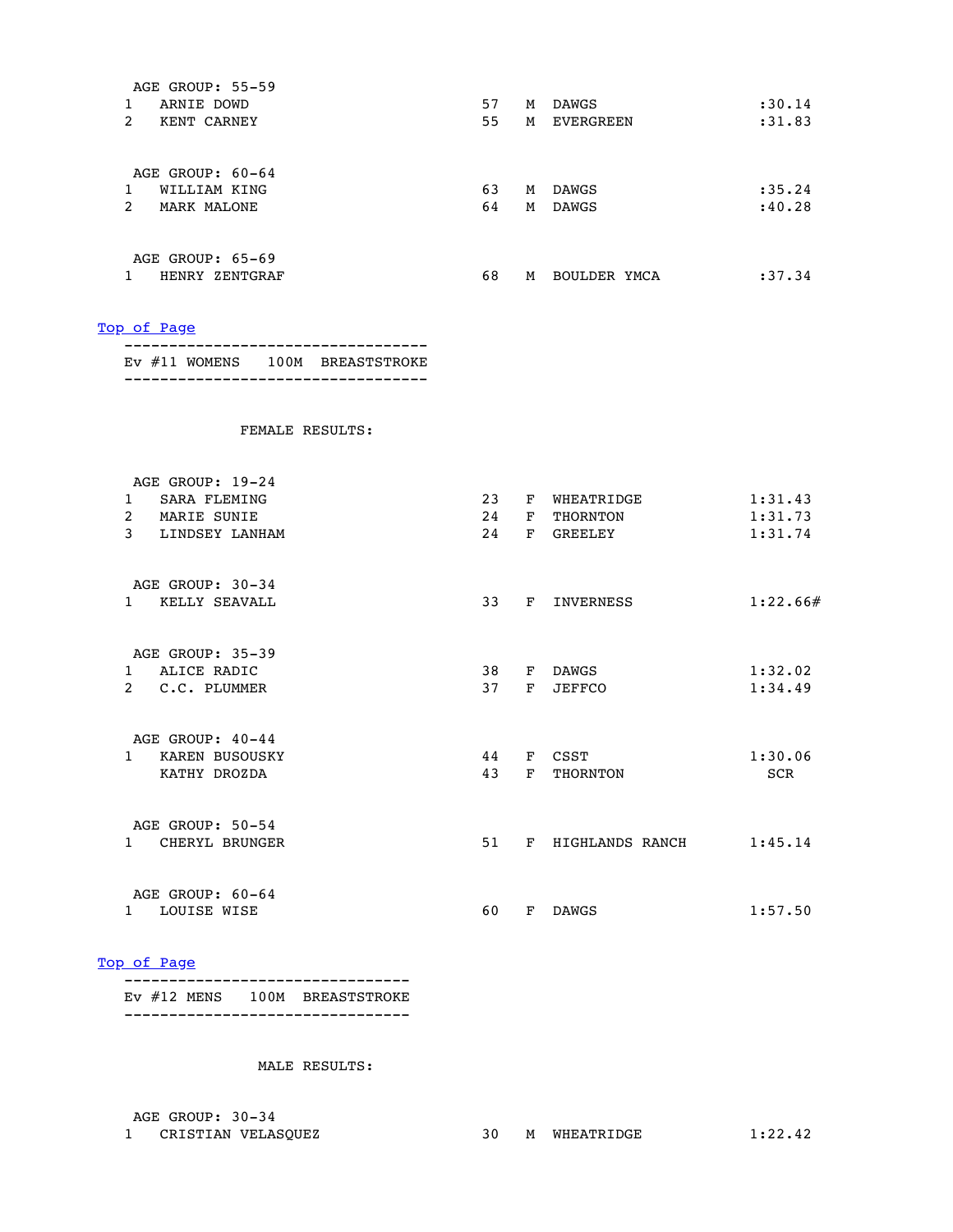| 1<br>$\overline{2}$ | AGE GROUP: 35-39<br><b>JEFF ALLEMAN</b><br>ROBERT STARR | 38<br>38 | M<br>м | <b>DAWGS</b><br>SQUID | 1:19.30<br>1:41.86 |
|---------------------|---------------------------------------------------------|----------|--------|-----------------------|--------------------|
|                     | AGE GROUP: 40-44                                        |          |        |                       |                    |
| 1                   | DAVID KRUSE                                             | 42       | М      | <b>DAWGS</b>          | 1:21.92            |
|                     | ERIC HOUCK                                              | 44       | М      | LOVELAND              | DQ                 |
|                     | AGE GROUP: 45-49                                        |          |        |                       |                    |
| 1                   | STUART WATERBURY                                        | 49       | М      | BOULDER YMCA          | 1:16.35            |
| $\overline{2}$      | <b>JAMIE LOUIE</b>                                      | 45       | М      | CSST                  | 1:17.46            |
| 3                   | ROY CALDWELL                                            | 49       | М      | <b>JEFFCO</b>         | 1:34.70            |
| 4                   | KARL ELLEFSEN                                           | 47       | М      | <b>DAWGS</b>          | 1:44.94            |
|                     |                                                         |          |        |                       |                    |
|                     | AGE GROUP: 60-64                                        |          |        |                       |                    |
|                     | WILLIAM KING                                            | 63       | М      | <b>DAWGS</b>          | 1:38.24            |

| EV #13 WOMENS 50M BACKSTROKE |  |  |  |
|------------------------------|--|--|--|
|                              |  |  |  |

| AGE GROUP: 35-39<br>1 JULIE LEE         |    | 37 F DAWGS     | : 36.50 |
|-----------------------------------------|----|----------------|---------|
| AGE GROUP: 19-24<br>1 CAROLYN BRUG      |    | 21 F GREELEY   | : 38.02 |
| AGE GROUP: 25-29<br>1 VICTORIA SPRENGER | 28 | F MICHIGAN     | : 39.54 |
| AGE GROUP: 30-34<br>1 ROBIN GORRELL     |    | 30 F THORNTON  | :45.13  |
| AGE GROUP: 60-64<br>1 KAREN ZENTGRAF    | 60 | F BOULDER YMCA | :52.24  |
| AGE GROUP: 45-49<br>1 ANN TRUE          |    | 47 F THORNTON  | 1:00.11 |
| AGE GROUP: 60-64<br>1 MARY CLAPP        | 64 | F AURORA       | 1:11.54 |
| AGE GROUP: 75-79<br>1 FRANCIS HOLMES    |    | 75 F JEFFCO    | 1:15.09 |
| AGE GROUP: 70-74<br>DENA MANN           | 71 | F DAWGS        | DO.     |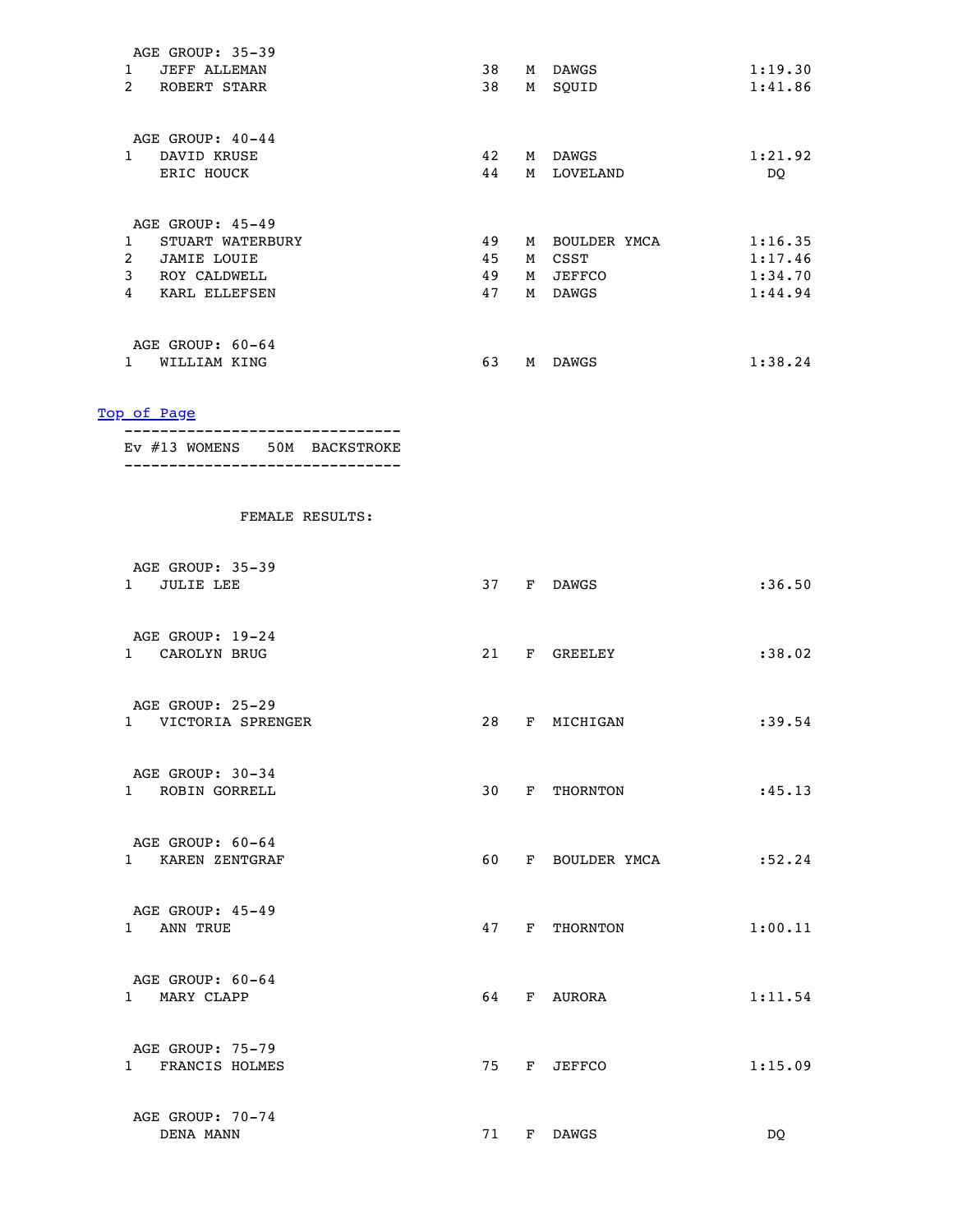AGE GROUP: 19-24

AMBER RAE 21 F WHEATRIDGE SCR

### [Top of Page](#page-0-1)

 ----------------------------- Ev #14 MENS 50M BACKSTROKE -----------------------------

### MALE RESULTS:

| AGE GROUP: 19-24<br><b>BILLY FLORES</b><br>$\mathbf{1}$    | 21 |   | M CU         | :30.39  |
|------------------------------------------------------------|----|---|--------------|---------|
| AGE GROUP: 40-44<br>DAVE LEACH<br>$1 \quad$                | 43 |   | M WHEATRIDGE | :36.55  |
| AGE GROUP: 50-54<br><b>STEVEN SILVER</b><br>$1 \quad \Box$ | 53 |   | M AURORA     | :38.64  |
| AGE GROUP: 55-59<br>$1 \quad$<br>KENT CARNEY               | 55 |   | M EVERGREEN  | : 39.12 |
| AGE GROUP: 45-49<br>KARL ELLEFSEN<br>$\mathbf{1}$          | 47 |   | M DAWGS      | : 44.80 |
| AGE GROUP: 65-69<br>$1 \quad$<br>HENRY ZENTGRAF            | 68 | М | BOULDER YMCA | : 51.49 |
| AGE GROUP: 55-59<br>STEVE MCDANAL<br>$\mathbf{1}$          | 59 | M | JEFFCO       | : 51.79 |

#### [Top of Page](#page-0-1)

 ------------------------------- Ev #15 WOMENS 200M FREESTYLE -------------------------------

| AGE GROUP: 35-39                     |    |    |                |          |
|--------------------------------------|----|----|----------------|----------|
| 1<br>COLLETTE SAPPEY                 | 37 | F  | <b>DAWGS</b>   | 2:17.53# |
| $\mathcal{L}$<br>KATHRYN POTTER      | 37 | F  | <b>DAWGS</b>   | 2:25.60  |
| AGE GROUP: 25-29                     |    |    |                |          |
| $\mathbf{1}$<br><b>JEANNE KLAWON</b> | 29 | F  | DAWGS          | 2:26.31  |
| AGE GROUP: $40-44$                   |    |    |                |          |
| KATHY GARNIER                        | 42 | F  | INVERNESS      | 2:31.91  |
| $\mathcal{L}$<br>MELANIE DULLEA      | 41 | F. | SOUTH SUBURBAN | 2:32.08  |
| AGE GROUP: 19-24                     |    |    |                |          |
| MOLLY GEARKE                         | 22 | F  | GREELEY        | 2:35.80  |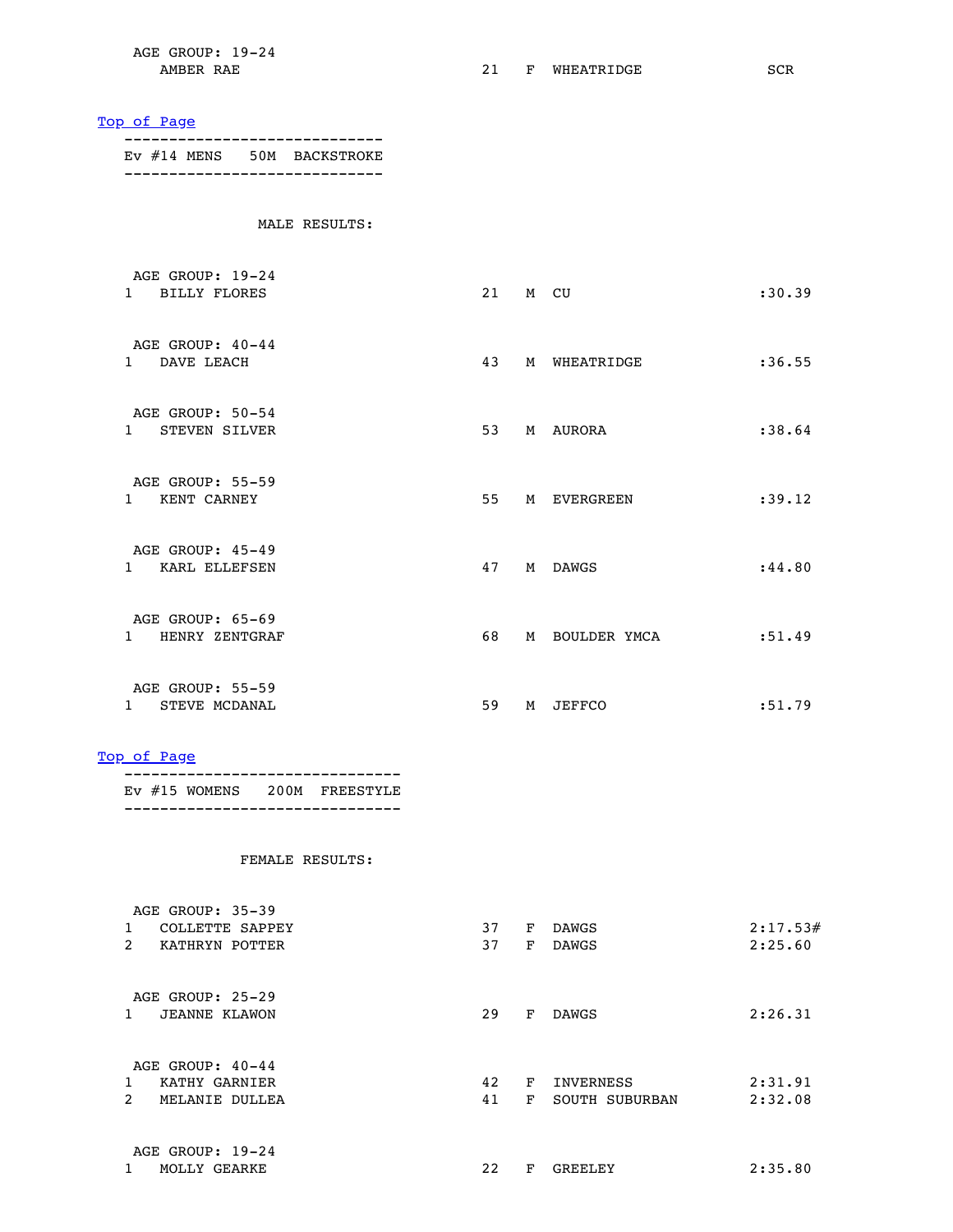|    | F DAWGS | 2:42.43                                                                                                                                                                                      |
|----|---------|----------------------------------------------------------------------------------------------------------------------------------------------------------------------------------------------|
|    |         | 2:45.36                                                                                                                                                                                      |
|    |         | 2:59.33                                                                                                                                                                                      |
|    |         | 3:03.68                                                                                                                                                                                      |
|    |         | 3:05.18                                                                                                                                                                                      |
|    |         | 3:20.14                                                                                                                                                                                      |
|    |         | 3:21.06                                                                                                                                                                                      |
|    |         | 3:28.70                                                                                                                                                                                      |
|    |         | 4:01.85                                                                                                                                                                                      |
|    |         | 4:21.66                                                                                                                                                                                      |
|    |         | 5:37.31                                                                                                                                                                                      |
|    |         |                                                                                                                                                                                              |
|    |         |                                                                                                                                                                                              |
|    |         |                                                                                                                                                                                              |
|    |         | 2:06.99                                                                                                                                                                                      |
| 33 |         | 2:07.02                                                                                                                                                                                      |
|    |         | 48 F WHEATRIDGE<br>51 F HIGHLANDS RANCH<br>49 F UNATT<br>38 F DAWGS<br>54 F DAWGS<br>27 F THORNTON<br>71 F DAWGS<br>49 F UNATT<br>70 F SUMMIT<br>75 F JEFFCO<br>20 M CU<br>M HIGHLANDS RANCH |

| AGE GROUP: 45-49 |   |                 |         |
|------------------|---|-----------------|---------|
| JOHN HUGHES      | м | HIGHLANDS RANCH | 2:08.56 |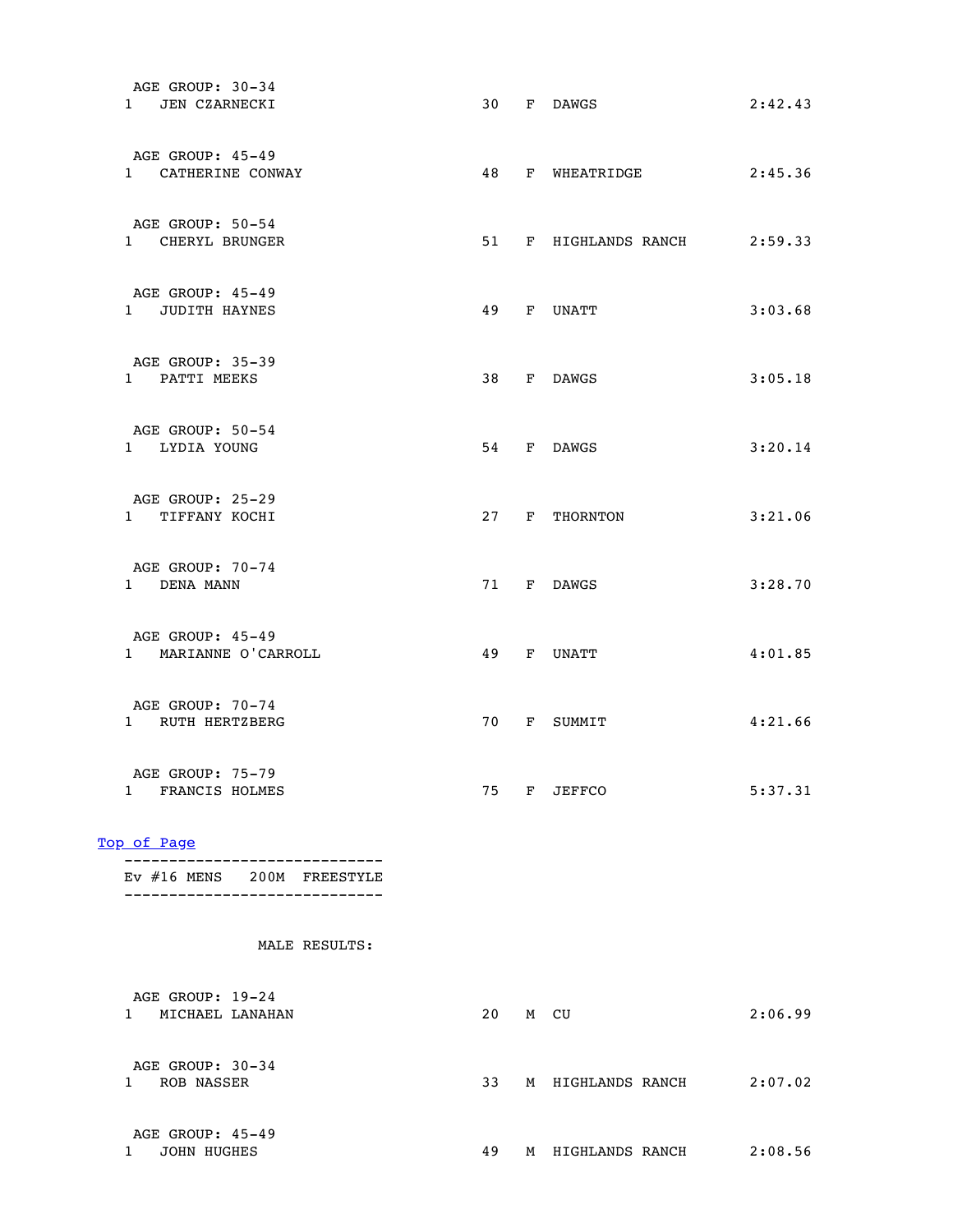| AGE GROUP: 35-39<br>1 MATT BOYD                           |                       | 39 M DAWGS              | 2:16.40    |
|-----------------------------------------------------------|-----------------------|-------------------------|------------|
| AGE GROUP: 45-49<br>1 CHRIS NOLTE                         |                       | 45 M INVERNESS          | 2:18.38    |
| AGE GROUP: 30-34<br>1 JEFF JEWELL                         | 33                    | M DAWGS                 | 2:25.87    |
| AGE GROUP: 35-39<br>1 JURI BLUM                           | 35 <sub>2</sub>       | M SOUTH SUBURBAN        | 2:29.42    |
| AGE GROUP: 40-44<br>1 SCOTT BARNES                        |                       | 41 M DAWGS              | 2:34.92    |
| AGE GROUP: 35-39<br>1 DAN ARNOLD                          |                       | 38 M CSST               | 2:40.22    |
| AGE GROUP: 40-44<br>1 JIM MURPHY                          | 41                    | M DAWGS                 | 2:45.30    |
| AGE GROUP: 65-69<br>1 BILL KING                           | 69                    | M JEFFCO                | 3:17.64    |
| AGE GROUP: 60-64<br>1 MARK MALONE                         | 64                    | M DAWGS                 | 3:24.84    |
| AGE GROUP: 30-34<br>ANTHONY ZARAGOZA<br><b>BILL JIRSA</b> | 31<br>32 <sup>2</sup> | M WHEATRIDGE<br>M DAWGS | SCR<br>SCR |

 ---------------------------- Ev #17 WOMENS 200M CHOICE ----------------------------

| AGE GROUP: 35-39<br>NICOLE VANDERPOEL<br>1                             | 38       | F      | INVERNESS              | 3:03.50            |
|------------------------------------------------------------------------|----------|--------|------------------------|--------------------|
| AGE GROUP: 30-34<br><b>JEN CZARNECKI</b><br>1                          | 30       | F      | <b>DAWGS</b>           | 3:11.26            |
| AGE GROUP: 45-49<br>REBECCA PYLE<br>1.                                 | 46       | F      | SOUTH SUBURBAN         | 3:20.49            |
| AGE GROUP: $40-44$<br>SUSAN NOLTE<br>$\overline{a}$<br>CINDY HAWKINSON | 41<br>41 | F<br>F | INVERNESS<br>INVERNESS | 3:32.75<br>4:06.80 |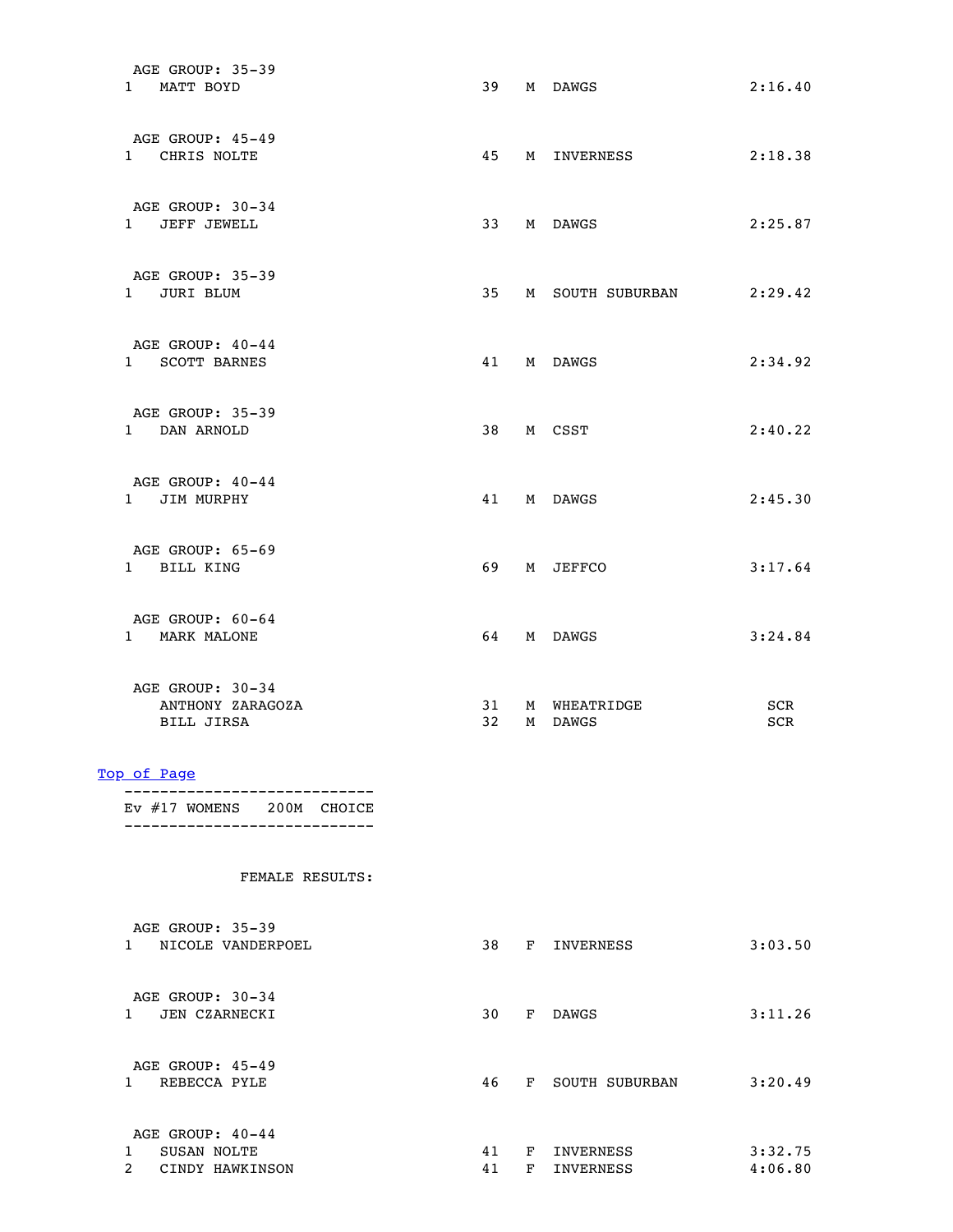| AGE GROUP: 60-64 |                               |         |
|------------------|-------------------------------|---------|
| LOUISE WISE      | <b>DAWGS</b><br>- F -<br>60 - | 4:09.32 |

 -------------------------- Ev #18 MENS 200M CHOICE --------------------------

### MALE RESULTS:

| AGE GROUP: $45-49$<br><b>BOB DITOLLA</b><br>1              | 48<br>2:39.68<br>М<br>HIGHLANDS RANCH                                   |
|------------------------------------------------------------|-------------------------------------------------------------------------|
| AGE GROUP: 35-39<br><b>JOE SHEEHAN</b><br>1                | 2:47.35<br>39<br>М<br>DAWGS                                             |
| AGE GROUP: 45-49<br><b>JAMIE LOUIE</b><br>1.               | 45<br>M CSST<br>2:54.18                                                 |
| AGE GROUP: 55-59<br><b>BILL BURSON</b><br>2<br>KENT CARNEY | 57<br>2:59.16<br>М<br>SOUTH SUBURBAN<br>55<br>3:24.03<br>M<br>EVERGREEN |

[Top of Page](#page-0-1)

| EV #19 WOMENS 100M INDIVIDUAL MEDLEY |  |  |  |
|--------------------------------------|--|--|--|
|                                      |  |  |  |

| AGE GROUP: 30-34<br>KELLY SEAVALL<br>$\mathbf{1}$        | 33 | $\mathbf{F}$ | INVERNESS      | 1:13.43# |
|----------------------------------------------------------|----|--------------|----------------|----------|
| AGE GROUP: 19-24<br>$\mathbf{1}$<br>ANNE CRUICKSHANKS    | 22 | $\mathbf{F}$ | <b>GREELEY</b> | 1:13.83  |
| AGE GROUP: 35-39<br>KATHRYN POTTER<br>$\mathbf{1}$       | 37 | $\mathbf{F}$ | <b>DAWGS</b>   | 1:13.84  |
| AGE GROUP: 25-29<br>$\mathbf{1}$<br><b>JEANNE KLAWON</b> | 29 | F            | DAWGS          | 1:17.22  |
| AGE GROUP: 19-24<br>MARIE SUNIE<br>$\mathbf{1}$          | 24 | $\mathbf{F}$ | THORNTON       | 1:18.37  |
| AGE GROUP: 40-44<br>KRIS HORN                            | 40 | F            | <b>DAWGS</b>   | 1:19.45  |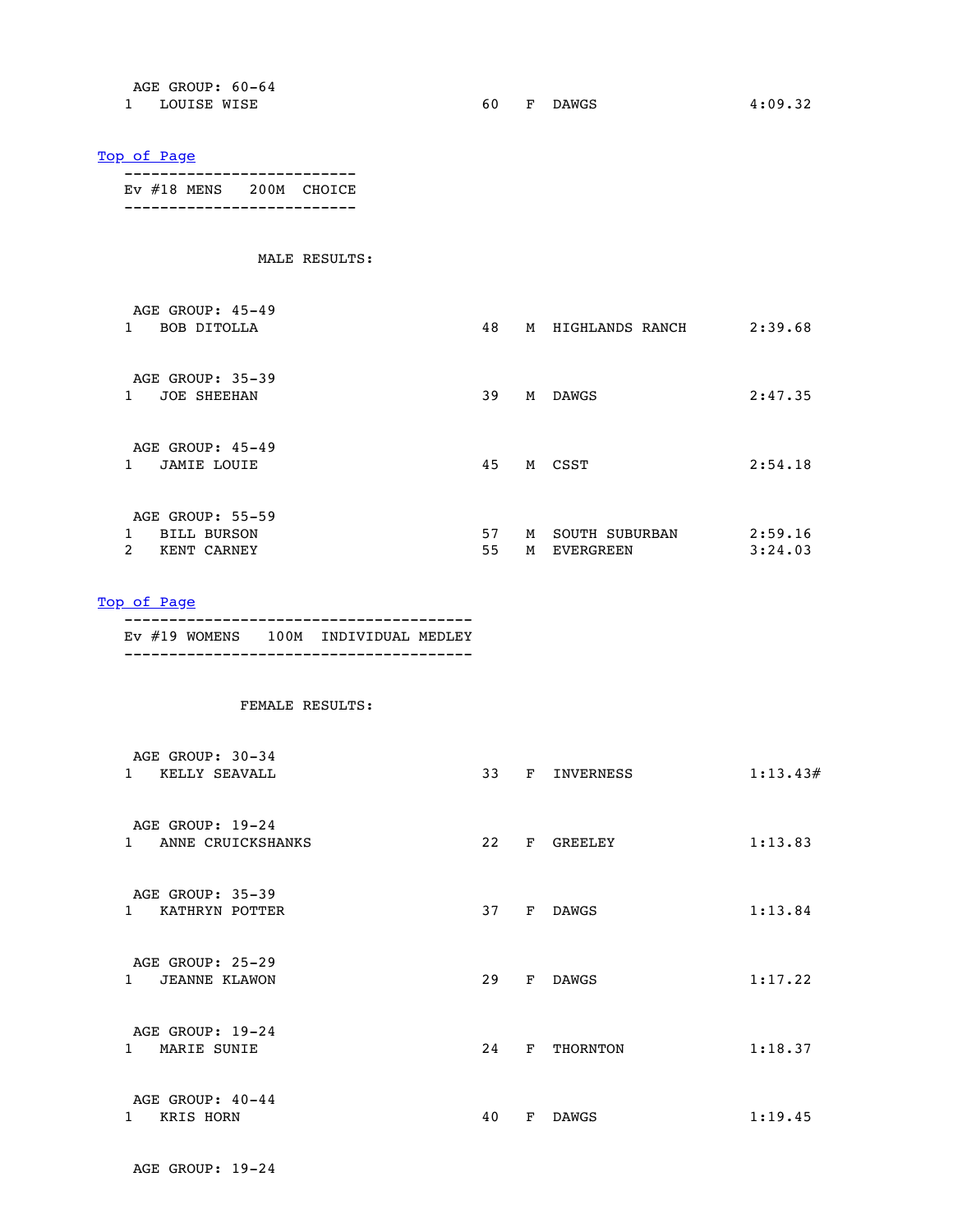| 1 | CAROLYN BRUG                      |                     | 21 |   | F GREELEY            | 1:21.95 |
|---|-----------------------------------|---------------------|----|---|----------------------|---------|
|   | 2 LINDSEY LANHAM                  |                     | 24 |   | F GREELEY            | 1:23.24 |
|   |                                   |                     |    |   |                      |         |
|   |                                   |                     |    |   |                      |         |
|   | AGE GROUP: 35-39<br>1 ALICE RADIC |                     | 38 |   | F DAWGS              | 1:24.16 |
|   |                                   |                     |    |   |                      |         |
|   |                                   |                     |    |   |                      |         |
|   | AGE GROUP: 25-29                  |                     |    |   |                      |         |
|   |                                   | 1 VICTORIA SPRENGER |    |   | 28 F MICHIGAN        | 1:24.50 |
|   |                                   |                     |    |   |                      |         |
|   |                                   |                     |    |   |                      |         |
|   | AGE GROUP: 35-39                  |                     |    |   |                      |         |
|   | 1 C.C. PLUMMER                    |                     |    |   | 37 F JEFFCO          | 1:25.03 |
|   |                                   |                     |    |   |                      |         |
|   | AGE GROUP: 19-24                  |                     |    |   |                      |         |
|   | 1 MOLLY GEARKE                    |                     |    |   | 22 F GREELEY         | 1:25.39 |
|   | 2 SARA FLEMING                    |                     |    |   | 23 F WHEATRIDGE      | 1:25.93 |
|   |                                   |                     |    |   |                      |         |
|   |                                   |                     |    |   |                      |         |
|   | AGE GROUP: 40-44                  |                     |    |   |                      |         |
|   | 1 KAREN BUSOUSKY                  |                     |    |   | 44 F CSST            | 1:32.96 |
|   |                                   |                     |    |   |                      |         |
|   | AGE GROUP: 50-54                  |                     |    |   |                      |         |
|   | 1 CHERYL BRUNGER                  |                     |    |   | 51 F HIGHLANDS RANCH | 1:37.95 |
|   |                                   |                     |    |   |                      |         |
|   |                                   |                     |    |   |                      |         |
|   | AGE GROUP: 45-49                  |                     |    |   |                      |         |
|   | 1 JUDITH HAYNES                   |                     | 49 |   | F UNATT              | 1:40.70 |
|   |                                   |                     |    |   |                      |         |
|   | AGE GROUP: 50-54                  |                     |    |   |                      |         |
|   | 1 LYDIA YOUNG                     |                     |    |   | 54 F DAWGS           | 1:42.02 |
|   |                                   |                     |    |   |                      |         |
|   |                                   |                     |    |   |                      |         |
|   | AGE GROUP: 25-29                  |                     |    |   |                      |         |
|   | 1 TIFFANY KOCHI                   |                     |    |   | 27 F THORNTON        | 1:49.33 |
|   |                                   |                     |    |   |                      |         |
|   | AGE GROUP: 70-74                  |                     |    |   |                      |         |
|   | 1 RUTH HERTZBERG                  |                     | 70 |   | F SUMMIT             | 2:31.16 |
|   |                                   |                     |    |   |                      |         |
|   |                                   |                     |    |   |                      |         |
|   | AGE GROUP: 40-44                  |                     |    |   |                      |         |
|   | KATHY DROZDA                      |                     | 43 | F | THORNTON             | SCR     |
|   |                                   |                     |    |   |                      |         |

 ------------------------------------- Ev #20 MENS 100M INDIVIDUAL MEDLEY -------------------------------------

| AGE GROUP: 45-49<br>RICHARD HESS | 47 | M | GREELEY       | 1:07.20 |
|----------------------------------|----|---|---------------|---------|
| AGE GROUP: 30-34<br>TOM GLASS    | 31 | М | <b>VORTEX</b> | 1:13.94 |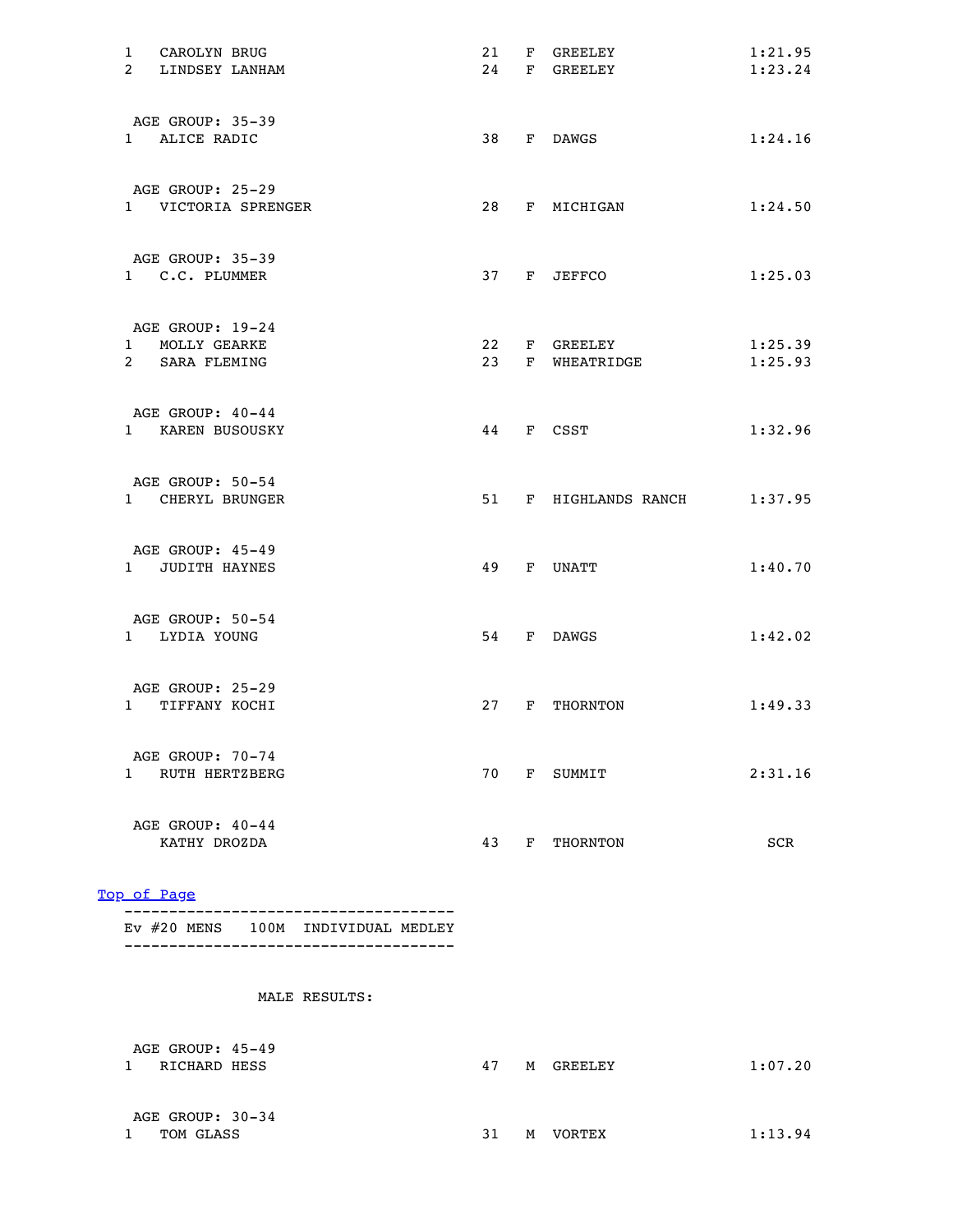| AGE GROUP: 45-49<br>1 STUART WATERBURY            | 49 |   | M BOULDER YMCA             | 1:14.69            |
|---------------------------------------------------|----|---|----------------------------|--------------------|
| AGE GROUP: 25-29<br>1 TOM CUSTER                  |    |   | 27 M CU                    | 1:15.39            |
| AGE GROUP: 35-39<br>1 JEFF ALLEMAN                |    |   | 38 M DAWGS                 | 1:16.70            |
| AGE GROUP: 40-44<br>1 DAVE LEACH<br>2 DAVID KRUSE | 42 |   | 43 M WHEATRIDGE<br>M DAWGS | 1:18.32<br>1:18.90 |
| AGE GROUP: 30-34<br>1 JEFF JEWELL                 |    |   | 33 M DAWGS                 | 1:19.00            |
| AGE GROUP: 40-44<br>1 SCOTT BARNES                |    |   | 41 M DAWGS                 | 1:19.74            |
| AGE GROUP: 50-54<br>1 STEVEN SILVER               |    |   | 53 M AURORA                | 1:21.89            |
| AGE GROUP: 45-49<br>1 TOM MCELHINNEY              | 49 |   | M GREELEY                  | 1:27.72            |
| AGE GROUP: 55-59<br>1 ARNIE DOWD                  |    |   | 57 M DAWGS                 | 1:29.55            |
| AGE GROUP: 45-49<br>1 ROY CALDWELL                | 49 |   | M JEFFCO                   | 1:32.56            |
| AGE GROUP: 60-64<br>1 WILLIAM KING                | 63 |   | M DAWGS                    | 1:33.16            |
| AGE GROUP: 45-49<br>1 KARL ELLEFSEN               | 47 |   | M DAWGS                    | 1:39.95            |
| AGE GROUP: 30-34<br>CRISTIAN VELASQUEZ            | 30 | M | WHEATRIDGE                 | DQ                 |

 -------------------------------- Ev #21 WOMENS 100M BACKSTROKE --------------------------------

| AGE GROUP: 35-39 |    |    |          |         |
|------------------|----|----|----------|---------|
| COLLETTE SAPPEY  | 37 | F. | DAWGS    | 1:11.39 |
| HOLLY JENKINS    | 35 | F. | THORNTON | 1:17.12 |
| JULIE LEE        | 37 | F. | DAWGS    | 1:18.37 |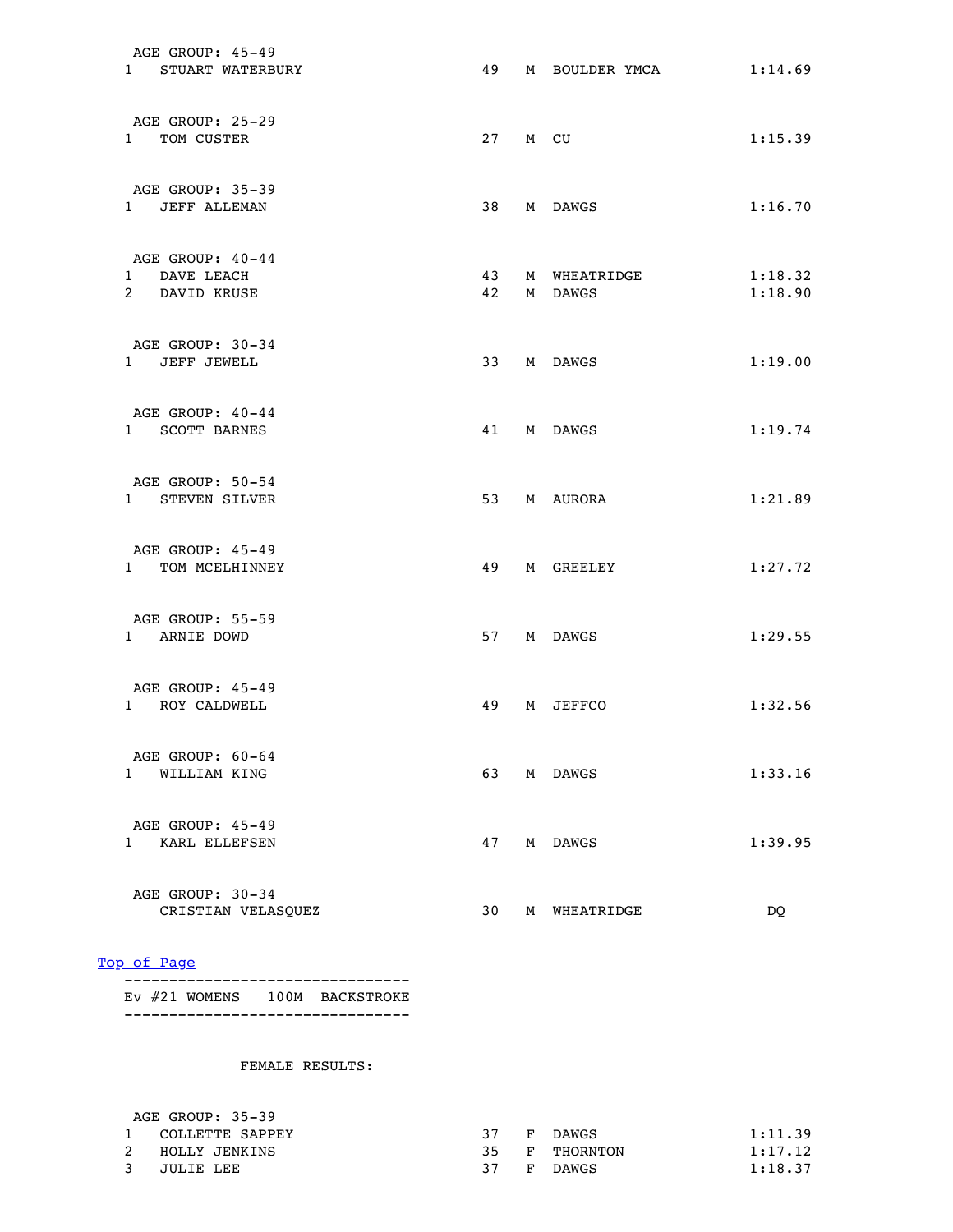| AGE GROUP: 60-64<br>1 KAREN ZENTGRAF<br>2 MARY CLAPP           |  | 60 F BOULDER YMCA<br>64 F AURORA | 1:53.96<br>2:45.02 |
|----------------------------------------------------------------|--|----------------------------------|--------------------|
| AGE GROUP: 75-79<br>1 FRANCIS HOLMES                           |  | 75 F JEFFCO                      | 2:46.00            |
| AGE GROUP: 40-44<br>KATHY DROZDA                               |  | 43 F THORNTON                    | SCR                |
| Top of Page<br>-------------------------                       |  |                                  |                    |
| Ev #22 MENS 100M BACKSTROKE<br>------------------------------- |  |                                  |                    |
| MALE RESULTS:                                                  |  |                                  |                    |
| AGE GROUP: 19-24<br>1 BILLY FLORES                             |  | 21 M CU                          | 1:06.45            |
| AGE GROUP: 45-49<br>1 JOHN HUGHES                              |  | 49 M HIGHLANDS RANCH             | 1:11.39            |
| AGE GROUP: 40-44<br>1 JIM MURPHY                               |  | 41 M DAWGS                       | 1:16.49            |
| AGE GROUP: 45-49<br>1 KARL ELLEFSEN                            |  | 47 M DAWGS                       | 1:34.86            |
| AGE GROUP: 55-59<br>1 STEVE MCDANAL                            |  | 59 M JEFFCO                      | 2:00.94            |
| Top of Page                                                    |  |                                  |                    |

---------------------------------

| AGE GROUP: 40-44<br>KAREN BUSOUSKY    | 44 | F | CSST         | :41.13  |
|---------------------------------------|----|---|--------------|---------|
| AGE GROUP: 35-39<br>ALICE RADIC       | 38 | F | <b>DAWGS</b> | :41.95  |
| AGE GROUP: 25-29<br>VICTORIA SPRENGER | 28 | F | MICHIGAN     | : 44.95 |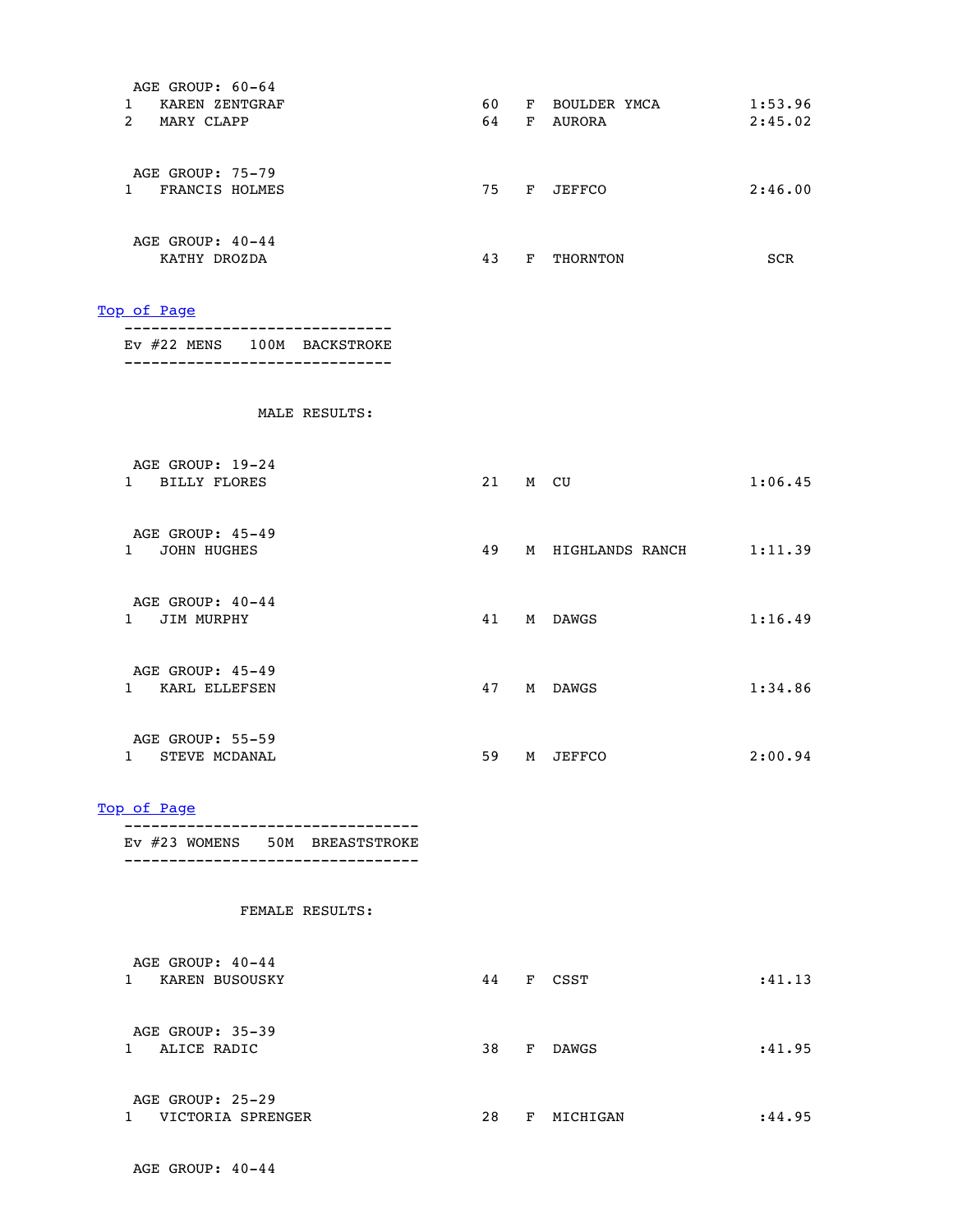| SUSAN NOLTE<br>T                        | 41 | F | INVERNESS      | : 46.49    |
|-----------------------------------------|----|---|----------------|------------|
| AGE GROUP: 45-49<br>DEBORAH SLAVEC<br>ı | 49 | F | SOUTH SUBURBAN | :49.82     |
| AGE GROUP: 60-64<br>LOUISE WISE<br>1    | 60 | F | <b>DAWGS</b>   | : 55.41    |
| AGE GROUP: 35-39<br>C.C. PLUMMER        | 37 | F | <b>JEFFCO</b>  | <b>SCR</b> |

 ------------------------------- Ev #24 MENS 50M BREASTSTROKE -------------------------------

| AGE GROUP: 45-49<br>1 STUART WATERBURY                 | 49       | M BOULDER YMCA        | : 34.50          |
|--------------------------------------------------------|----------|-----------------------|------------------|
| AGE GROUP: 19-24<br>1 PETER BUCKLEY                    | 24       | M WHEATRIDGE          | :35.03           |
| AGE GROUP: 35-39<br>1 JEFF ALLEMAN                     | 38       | M DAWGS               | : 36.78          |
| AGE GROUP: 30-34<br>1 CRISTIAN VELASQUEZ               | 30       | M WHEATRIDGE          | :37.41           |
| AGE GROUP: 50-54<br>1 GARY KRIEGER                     |          | 52 M DAWGS            | :38.29           |
| AGE GROUP: 45-49<br>1 ROY CALDWELL<br>2 TOM MCELHINNEY | 49<br>49 | M JEFFCO<br>M GREELEY | :40.77<br>:41.60 |
| AGE GROUP: 50-54<br>1 STEVEN SILVER                    | 53       | M AURORA              | :41.61           |
| AGE GROUP: 55-59<br>1 KENT CARNEY                      | 55       | M EVERGREEN           | : 41.83          |
| AGE GROUP: 60-64<br>1 WILLIAM KING                     | 63       | M DAWGS               | :42.57           |
| AGE GROUP: 45-49<br>1 KARL ELLEFSEN                    |          | 47 M DAWGS            | :49.19           |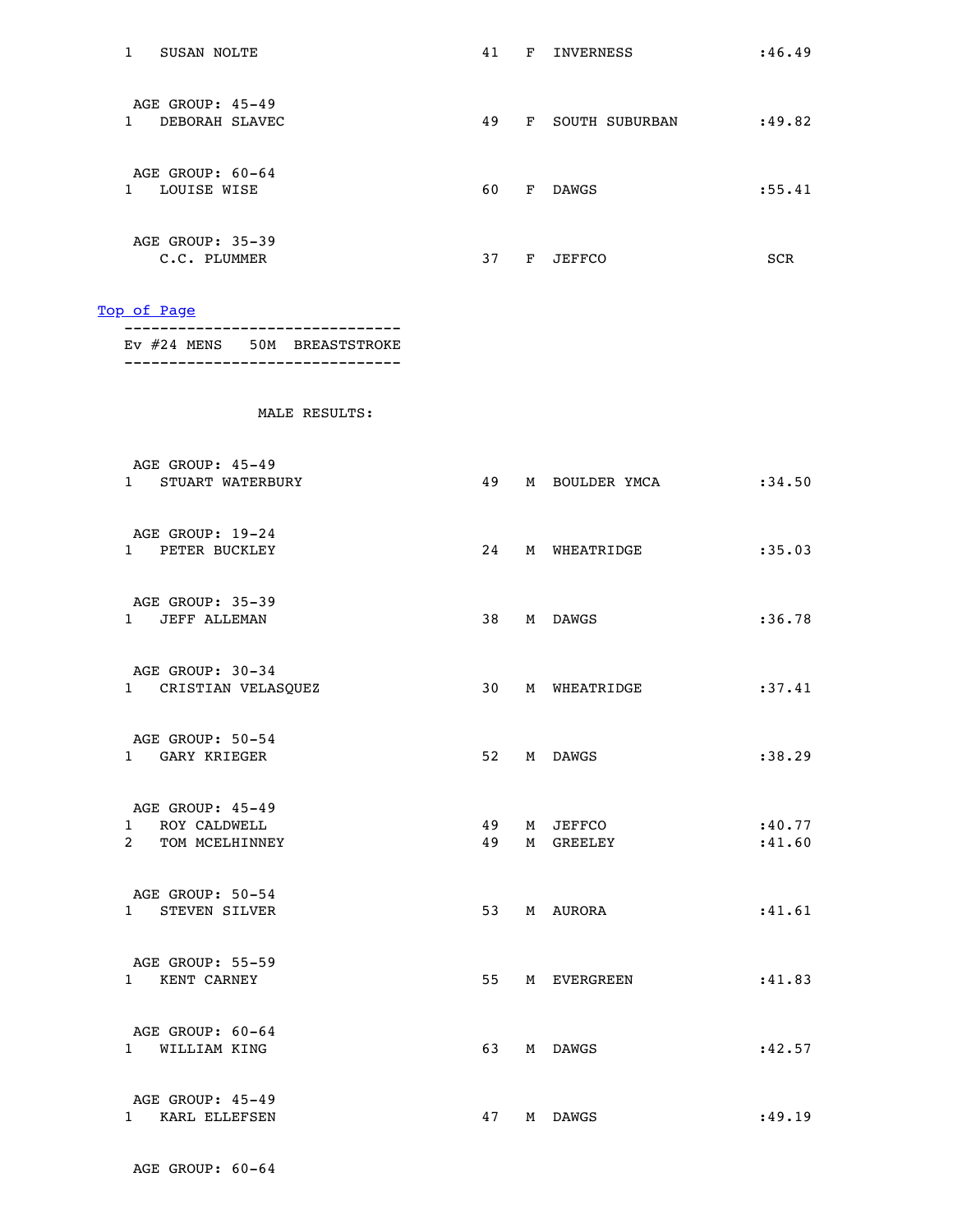| 1 MARK MALONE                                                    |          |   | 64 M DAWGS                   | :49.52             |
|------------------------------------------------------------------|----------|---|------------------------------|--------------------|
| AGE GROUP: 65-69<br>1 HENRY ZENTGRAF                             |          |   | 68 M BOULDER YMCA :51.05     |                    |
| Top of Page                                                      |          |   |                              |                    |
| Ev #25 WOMENS 100M FREESTYLE<br>-------------------------------- |          |   |                              |                    |
| FEMALE RESULTS:                                                  |          |   |                              |                    |
| AGE GROUP: 35-39                                                 |          |   |                              |                    |
| 1 COLLETTE SAPPEY                                                |          |   | 37 F DAWGS                   | 1:01.79#           |
| AGE GROUP: 30-34<br>1 KELLY SEAVALL                              |          |   | 33 F INVERNESS               | 1:04.36            |
| AGE GROUP: 40-44<br>1 KATHY GARNIER                              |          |   | 42 F INVERNESS               | 1:05.74            |
| AGE GROUP: 35-39<br>1 JULIE LEE                                  |          |   | 37 F DAWGS                   | 1:08.41            |
| AGE GROUP: 19-24                                                 |          |   |                              |                    |
| 1 MOLLY GEARKE<br>2 CAROLYN BRUG                                 |          |   | 22 F GREELEY<br>21 F GREELEY | 1:09.64<br>1:11.62 |
| AGE GROUP: 30-34<br>1 JEN CZARNECKI                              |          |   | 30 F DAWGS                   | 1:12.22            |
| AGE GROUP: 19-24                                                 |          |   |                              |                    |
| $\mathbf{1}$<br>MARIE SUNIE<br>2 SARA FLEMING                    | 24<br>23 | F | THORNTON<br>F WHEATRIDGE     | 1:13.67<br>1:14.55 |
| AGE GROUP: 45-49<br>1 CATHERINE CONWAY                           | 48       |   | F WHEATRIDGE                 | 1:15.56            |
| 2 REBECCA PYLE                                                   | 46       | F | SOUTH SUBURBAN               | 1:16.11            |
| AGE GROUP: 30-34<br>1 ROBIN GORRELL                              | 30       | F | THORNTON                     | 1:20.63            |
| AGE GROUP: 45-49<br>1 JUDITH HAYNES                              | 49       |   | F UNATT                      | 1:23.05            |
| AGE GROUP: 50-54<br>1 CHERYL BRUNGER                             | 51       | F | HIGHLANDS RANCH              | 1:23.33            |
| AGE GROUP: 35-39<br>1 PATTI MEEKS                                | 38       |   | F DAWGS                      | 1:23.81            |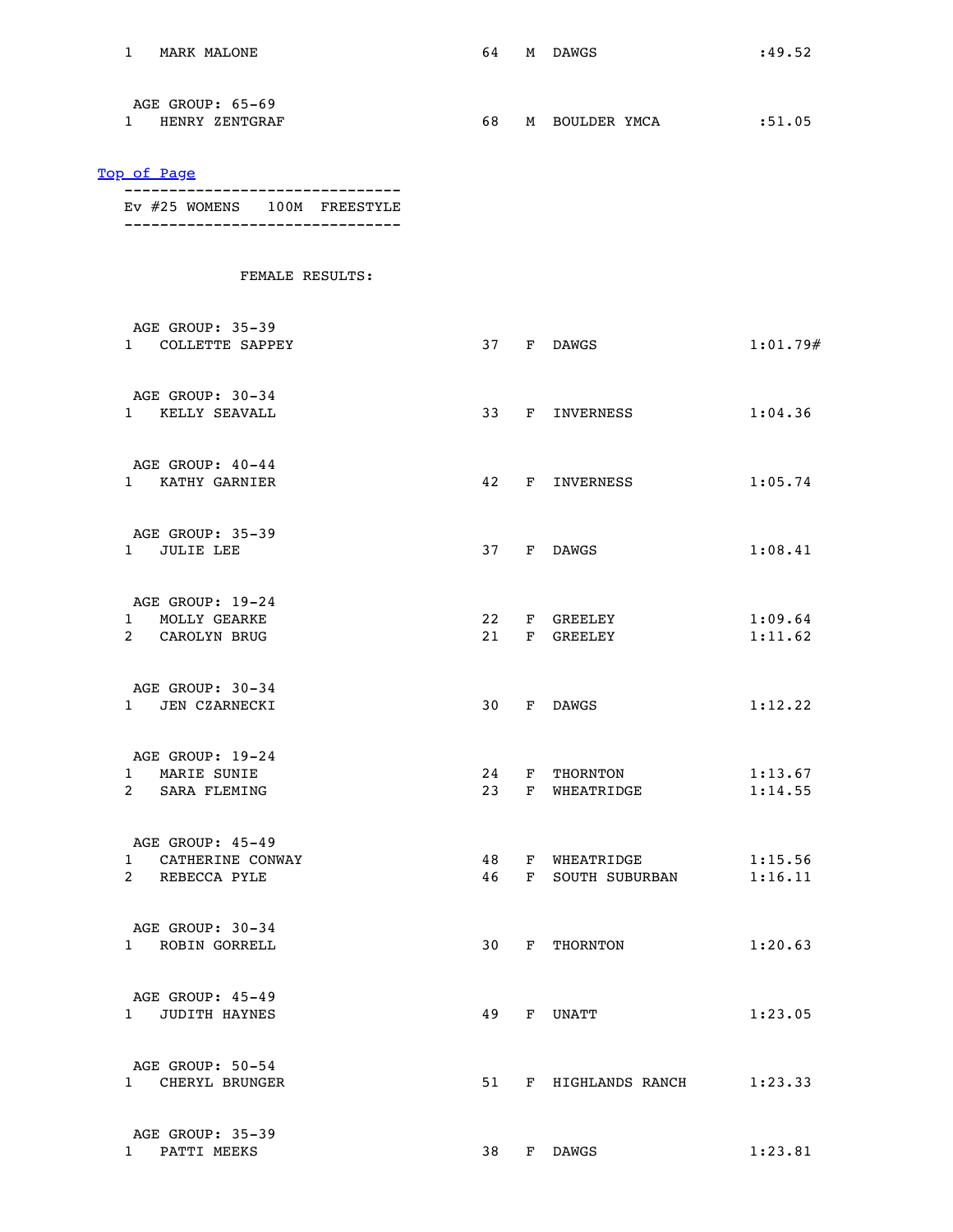| AGE GROUP: 40-44<br>1 CINDY HAWKINSON                             |          |              | 41 F INVERNESS      | 1:28.46            |
|-------------------------------------------------------------------|----------|--------------|---------------------|--------------------|
| AGE GROUP: 60-64<br>1 LOUISE WISE                                 | 60       |              | F DAWGS             | 1:32.14            |
| AGE GROUP: 70-74<br>1 DENA MANN                                   |          |              | 71 F DAWGS          | 1:32.50            |
| AGE GROUP: 60-64<br>1 KAREN ZENTGRAF                              | 60       |              | F BOULDER YMCA      | 1:42.06            |
| AGE GROUP: 45-49<br>ANN TRUE<br>$1 \quad$<br>2 MARIANNE O'CARROLL | 47<br>49 | F            | THORNTON<br>F UNATT | 1:42.86<br>1:45.70 |
| AGE GROUP: 70-74<br>1 RUTH HERTZBERG                              | 70       |              | F SUMMIT            | 1:58.91            |
| AGE GROUP: 60-64<br>1 MARY CLAPP                                  | 64       | $\mathbf{F}$ | AURORA              | 2:31.35            |
| AGE GROUP: 75-79<br>1 FRANCIS HOLMES                              | 75       | F            | JEFFCO              | 2:40.87            |

 ----------------------------- Ev #26 MENS 100M FREESTYLE -----------------------------

| AGE GROUP: 30-34<br><b>ROB NASSER</b><br>1                                               | 33       | M      | HIGHLANDS RANCH                   | : 56.11           |
|------------------------------------------------------------------------------------------|----------|--------|-----------------------------------|-------------------|
| AGE GROUP: 19-24<br>MICHAEL LANAHAN<br>1                                                 | 20       | M      | CU                                | :58.09            |
| $\overline{2}$<br><b>BILLY FLORES</b><br>3<br>PETER BUCKLEY                              | 21<br>24 | M<br>M | CU<br>WHEATRIDGE                  | :58.68<br>:59.08  |
| AGE GROUP: 45-49<br><b>JOHN HUGHES</b><br>$\mathbf{1}$<br>$\overline{2}$<br>RICHARD HESS | 49<br>47 | M<br>М | HIGHLANDS RANCH<br><b>GREELEY</b> | : 59.46<br>:59.64 |
| AGE GROUP: 30-34<br>BILL JIRSA<br>$\mathbf{1}$                                           | 32       | М      | <b>DAWGS</b>                      | 1:00.13           |
| AGE GROUP: 45-49<br>CHRIS NOLTE                                                          | 45       | М      | INVERNESS                         | 1:00.99           |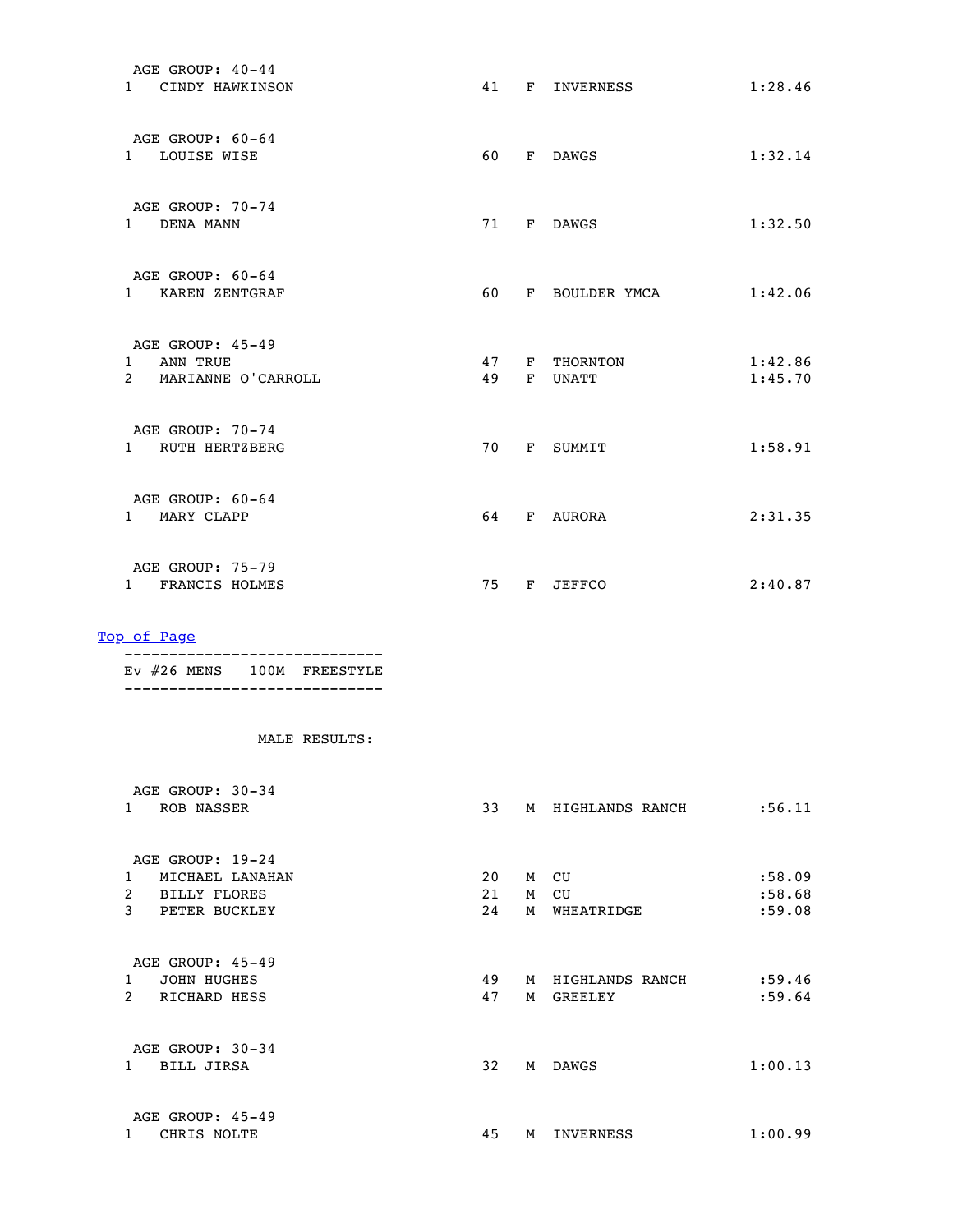| AGE GROUP: 25-29<br>1 TOM CUSTER                  | 27         | M CU                        | 1:03.60            |
|---------------------------------------------------|------------|-----------------------------|--------------------|
| AGE GROUP: 45-49<br>1 STUART WATERBURY            | 49         | M BOULDER YMCA              | 1:05.43            |
| AGE GROUP: 35-39<br>1 JURI BLUM                   | 35         | M SOUTH SUBURBAN            | 1:06.04            |
| AGE GROUP: 55-59<br>1 BILL BURSON<br>2 ARNIE DOWD | 57 —<br>57 | M SOUTH SUBURBAN<br>M DAWGS | 1:07.06<br>1:07.92 |
| AGE GROUP: 40-44<br>1 SCOTT BARNES                |            | 41 M DAWGS                  | 1:08.68            |
| AGE GROUP: 35-39<br>1 DAN ARNOLD                  |            | 38 M CSST                   | 1:10.56            |
| AGE GROUP: 40-44<br>1 ERIC HOUCK                  | 44         | M LOVELAND                  | 1:16.88            |
| AGE GROUP: 45-49<br>1 ROY CALDWELL                | 49         | M JEFFCO                    | 1:20.66            |
| AGE GROUP: 60-64<br>1 WILLIAM KING                | 63         | M DAWGS                     | 1:24.50            |
| AGE GROUP: 35-39<br>1 ROBERT STARR                | 38         | M SOUID                     | 1:29.40            |
| AGE GROUP: 60-64<br>1 MARK MALONE                 | 64         | M DAWGS                     | 1:30.38            |
| AGE GROUP: 65-69<br>BILL KING                     | 69         | M JEFFCO                    | SCR                |
| AGE GROUP: 30-34<br>ANTHONY ZARAGOZA              | 31         | M WHEATRIDGE                | SCR                |
| AGE GROUP: 35-39<br><b>JOE SHEEHAN</b>            | 39         | M DAWGS                     | SCR                |

 ------------------------------ Ev #27 WOMENS 50M BUTTERFLY ------------------------------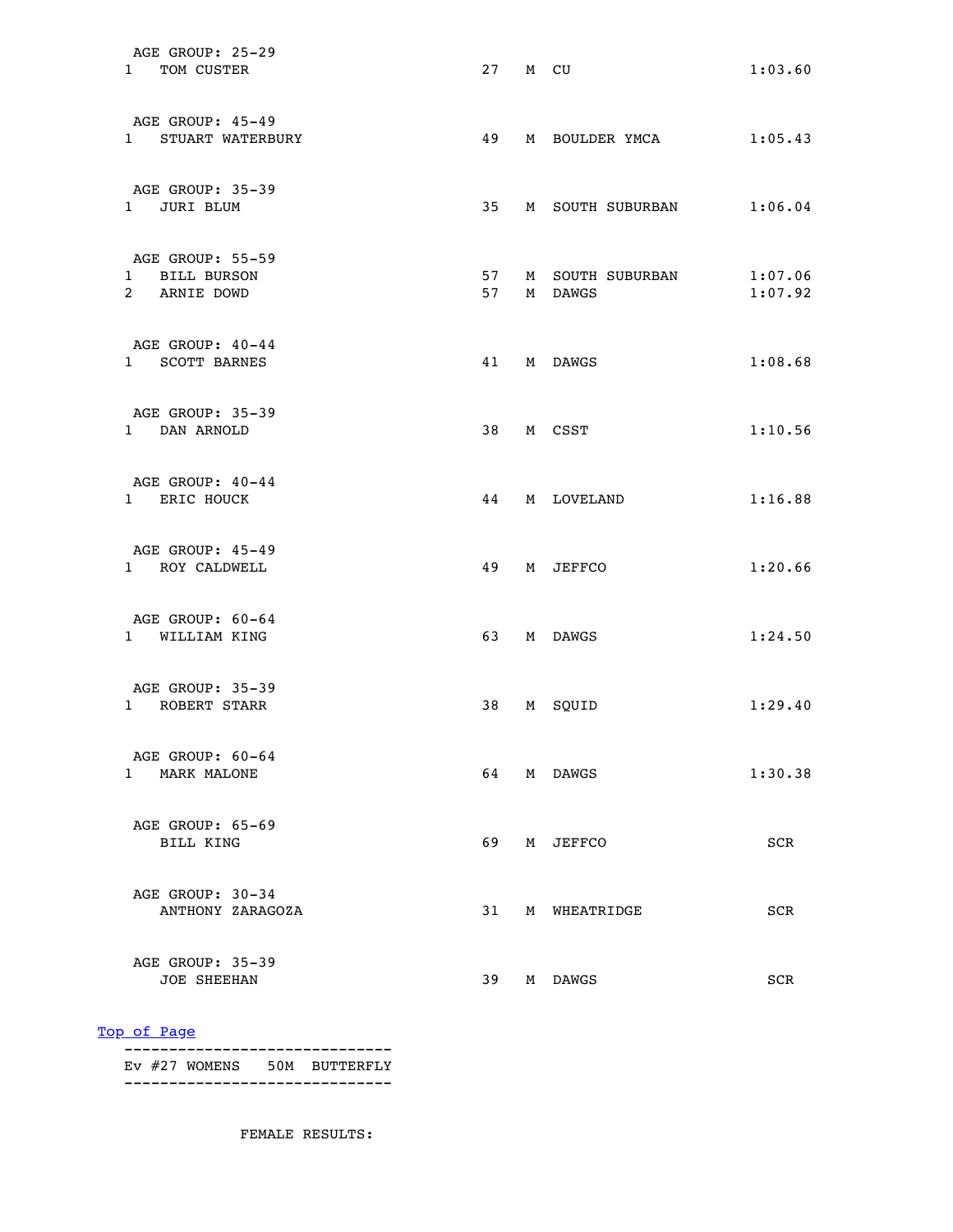| AGE GROUP: 35-39<br>1 KATHRYN POTTER                 |  | 37 F DAWGS                  | : 31.34          |
|------------------------------------------------------|--|-----------------------------|------------------|
| AGE GROUP: 25-29<br>1 JEANNE KLAWON                  |  | 29 F DAWGS                  | : 32.26          |
| AGE GROUP: 30-34<br>1 KELLY SEAVALL                  |  | 33 F INVERNESS              | : 32.44          |
| AGE GROUP: 40-44<br>1 KRIS HORN                      |  | 40 F DAWGS                  | : 35.68          |
| AGE GROUP: 25-29<br>1 VICTORIA SPRENGER              |  | 28 F MICHIGAN               | :37.27           |
| AGE GROUP: 35-39<br>1 ALICE RADIC<br>2 HOLLY JENKINS |  | 38 F DAWGS<br>35 F THORNTON | :37.65<br>:37.79 |
| AGE GROUP: 19-24<br>1 LINDSEY LANHAM                 |  | 24 F GREELEY                | : 38.29          |
| AGE GROUP: 40-44<br>1 SUSAN NOLTE                    |  | 41 F INVERNESS              | : 43.43          |
| AGE GROUP: 50-54<br>1 LYDIA YOUNG                    |  | 54 F DAWGS                  | :47.24           |
| AGE GROUP: 70-74<br>1 RUTH HERTZBERG                 |  | 70 F SUMMIT                 | 1:18.62          |
| AGE GROUP: 40-44<br>KATHY DROZDA                     |  | 43 F THORNTON               | SCR              |

|  |  | $EV$ #28 MENS 50M BUTTERFLY |
|--|--|-----------------------------|
|  |  |                             |

| AGE GROUP: 30-34<br><b>GREG ROYTHER</b> | 30 | М | DAWGS           | :30.53  |
|-----------------------------------------|----|---|-----------------|---------|
| AGE GROUP: 35-39<br><b>JEFF ALLEMAN</b> | 38 | М | <b>DAWGS</b>    | : 31.54 |
| AGE GROUP: 45-49<br>BOB DITOLLA         | 48 | M | HIGHLANDS RANCH | :31.55  |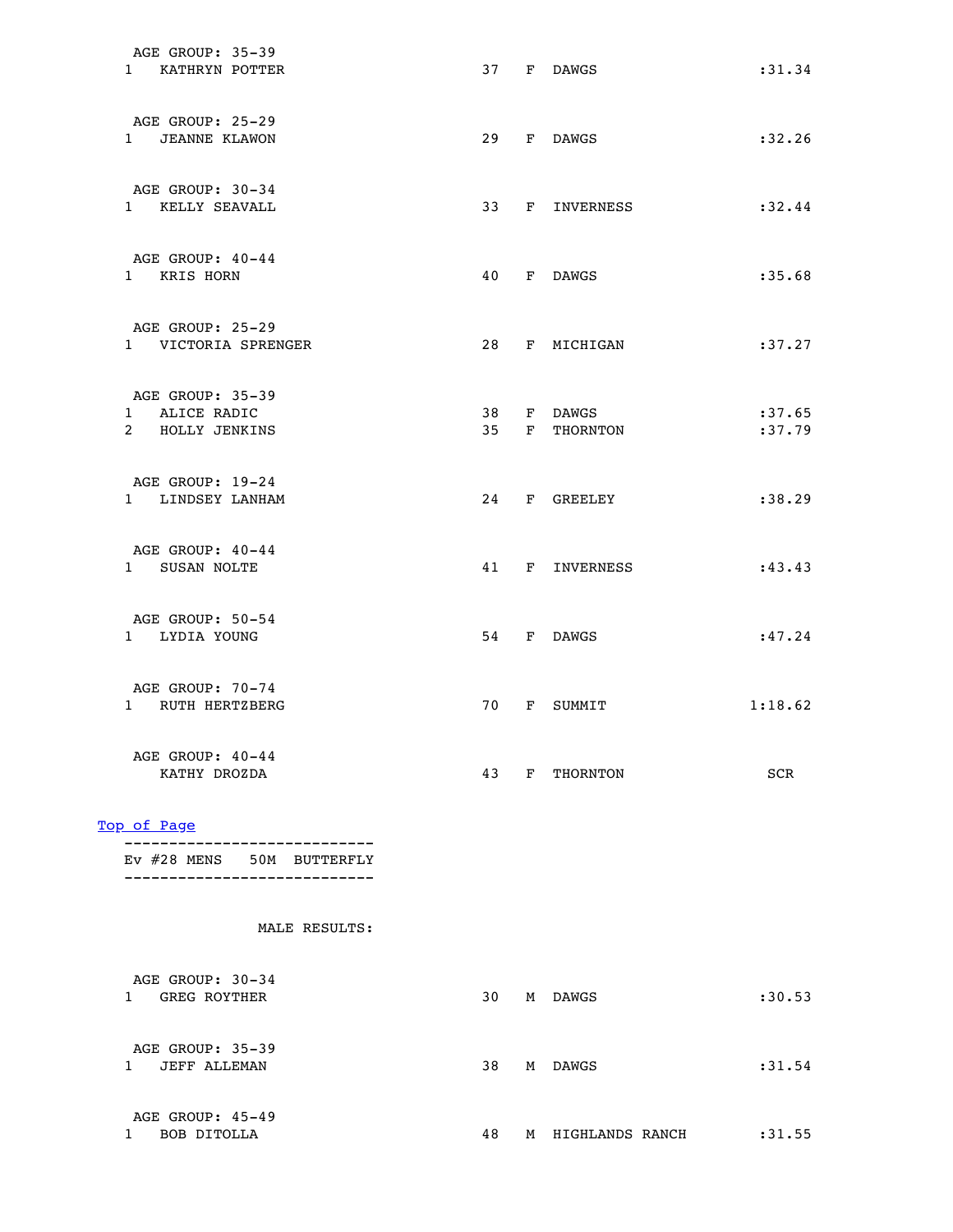| AGE GROUP: 30-34<br>1 BILL JIRSA                     | 32       | M DAWGS                 | : 31.77           |
|------------------------------------------------------|----------|-------------------------|-------------------|
| AGE GROUP: $40-44$<br>1 DAVID KRUSE                  | 42       | M DAWGS                 | :33.49            |
| AGE GROUP: 30-34<br>1 JEFF JEWELL                    | 33       | M DAWGS                 | :33.56            |
| AGE GROUP: 50-54<br>1 STEVEN SILVER                  | 53       | M AURORA                | :34.45            |
| AGE GROUP: 19-24<br>1 PETER BUCKLEY                  |          | 24 M WHEATRIDGE         | :35.95            |
| AGE GROUP: 40-44<br>1 SCOTT BARNES                   |          | 41 M DAWGS              | :36.83            |
| AGE GROUP: 35-39<br>1 JURI BLUM                      | 35       | M SOUTH SUBURBAN        | : 36.95           |
| AGE GROUP: 45-49<br>1 TOM MCELHINNEY                 | 49       | M GREELEY               | :36.99            |
| AGE GROUP: 55-59<br>1 KENT CARNEY<br>2 STEVE MCDANAL | 55<br>59 | M EVERGREEN<br>M JEFFCO | :38.94<br>: 41.15 |
| AGE GROUP: 40-44<br>DAVE LEACH                       | 43       | M WHEATRIDGE            | <b>SCR</b>        |

 ------------------------------------ Ev #29 MIXED 200M FREESTYLE RELAY ------------------------------------

|    | AGE GROUP: 120-159        |   |     |   |              |         |
|----|---------------------------|---|-----|---|--------------|---------|
|    | <b>DAWGS</b>              | Α | 146 | M | DAWGS        | 1:56.16 |
| 2  | <b>DAWGS</b>              | в | 153 | М | <b>DAWGS</b> | 1:59.79 |
| 3  | GREELEY GUPPIES           | A | 158 | М | GREELEY      | 2:02.03 |
| 4  | WHEATRIDGE                | A | 140 | M | WHEATRIDGE   | 2:08.16 |
| 5. | <b>DAWGS</b>              | С | 150 | М | <b>DAWGS</b> | 2:15.36 |
|    |                           |   |     |   |              |         |
|    | $200 - 239$<br>AGE GROUP: |   |     |   |              |         |
|    | <b>DAWGS</b>              | D | 202 | M | <b>DAWGS</b> | 2:34.19 |
| 2  | <b>DAWGS</b>              | Е | 224 | M | <b>DAWGS</b> | 2:42.30 |
|    |                           |   |     |   |              |         |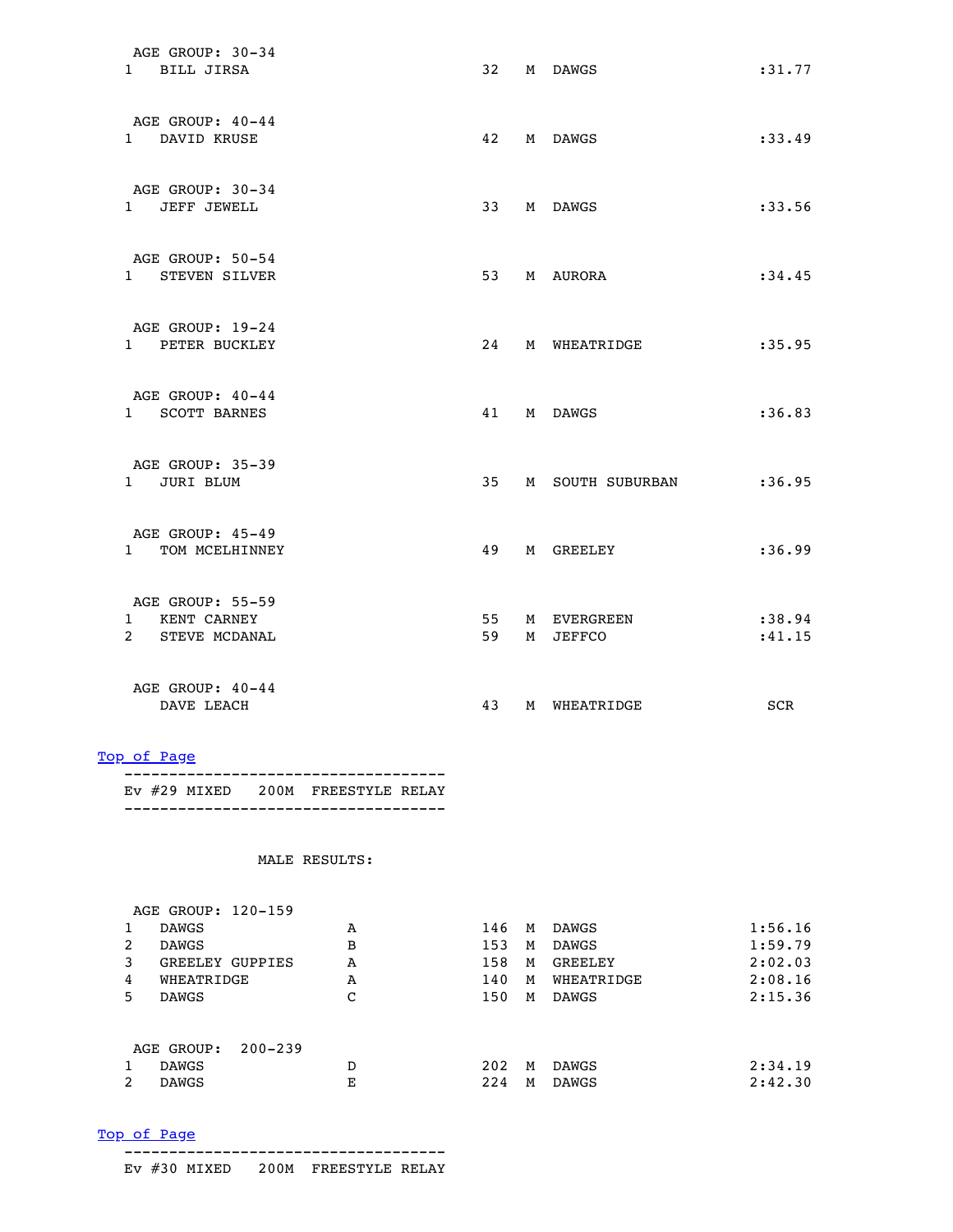------------------------------------

1 NO ENTRIES

| EV #31 WOMENS 400M FREESTYLE<br>------------------------------- |    |                             |          |
|-----------------------------------------------------------------|----|-----------------------------|----------|
|                                                                 |    |                             |          |
| FEMALE RESULTS:                                                 |    |                             |          |
| AGE GROUP: 19-24                                                |    |                             |          |
| 1 ANNE CRUICKSHANKS                                             |    | 22 F GREELEY                | 4:59.51# |
| AGE GROUP: 40-44                                                |    |                             |          |
| 1 MELANIE DULLEA                                                |    | 41 F SOUTH SUBURBAN 5:23.96 |          |
| AGE GROUP: 35-39                                                |    |                             |          |
| 1 NICOLE VANDERPOEL                                             |    | 38 F INVERNESS              | 5:27.62  |
| AGE GROUP: 30-34                                                |    |                             |          |
| 1 ROBIN GORRELL                                                 |    | 30 F THORNTON               | 6:33.74  |
| AGE GROUP: 60-64                                                |    |                             |          |
| 1 KAREN ZENTGRAF                                                | 60 | F BOULDER YMCA              | 7:46.49  |
| AGE GROUP: 40-44                                                |    |                             |          |
| KATHY GARNIER                                                   |    | 42 F INVERNESS              | SCR      |
| Top of Page                                                     |    |                             |          |
| EV #32 MENS 400M FREESTYLE<br>-----------------------------     |    |                             |          |
| MALE RESULTS:                                                   |    |                             |          |
| AGE GROUP: 30-34                                                |    |                             |          |
| 1 TOM GLASS                                                     |    | 31 M VORTEX                 | 4:45.53  |
| AGE GROUP: 35-39                                                |    |                             |          |
| 1 MATT BOYD                                                     | 39 | M DAWGS                     | 4:52.55  |
|                                                                 |    |                             |          |
| AGE GROUP: 30-34                                                |    |                             |          |
| 1 JEFF JEWELL                                                   | 33 | M DAWGS                     | 5:19.91  |
| AGE GROUP: 40-44                                                |    |                             |          |
| 1 JIM MURPHY                                                    | 41 | M DAWGS                     |          |
| AGE GROUP: 45-49                                                |    |                             | 5:30.32  |